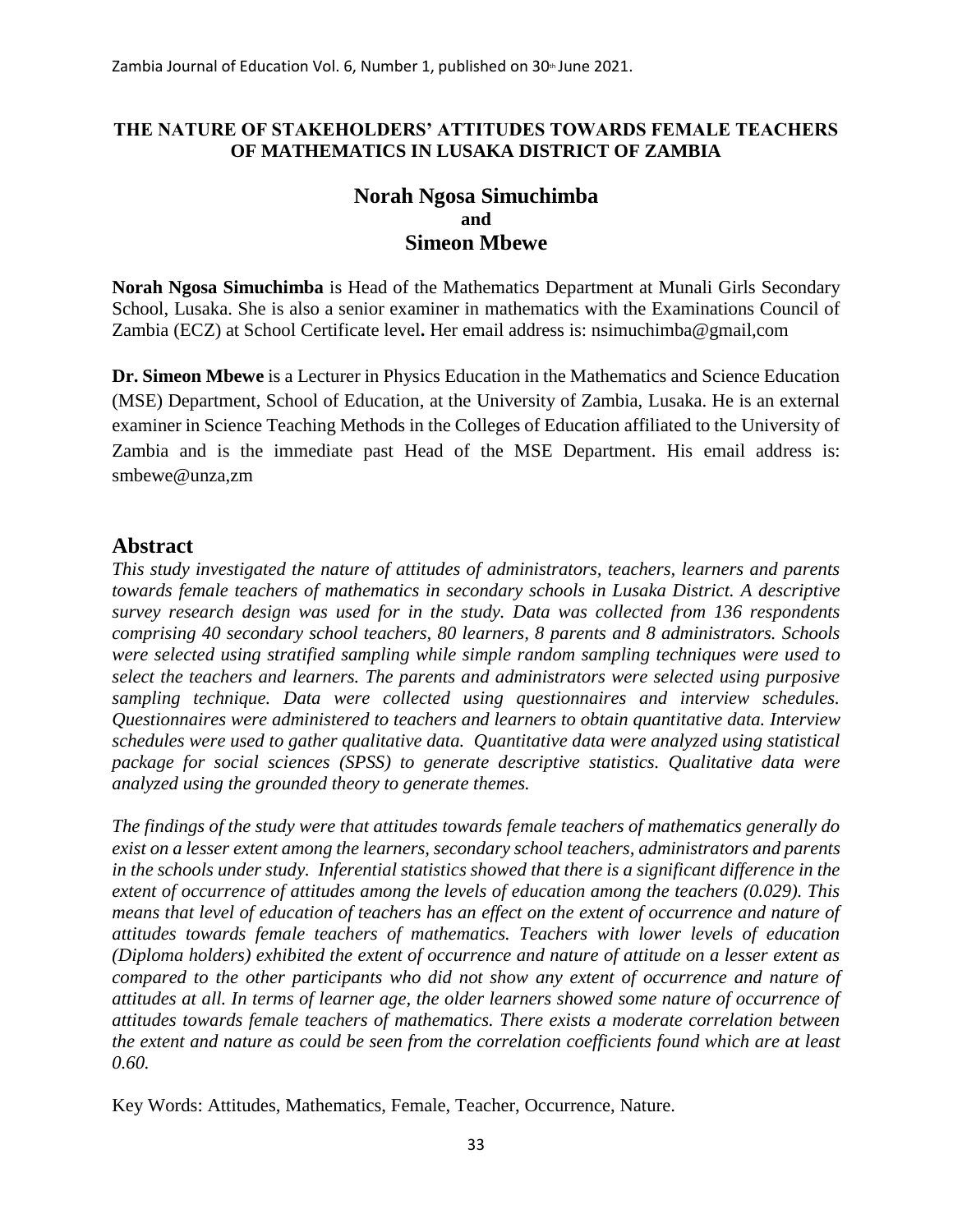## **Introduction**

In most African countries, including Zambia, the right to education is considered a privilege which has to be earned by the girl child. Even those who find themselves in school have problems in coping with education, especially in subjects like mathematics, science and technology, because these subjects are considered by society to be too difficult for girls to handle; these subjects are perceived to be in the male domain (Burton, 1990). As Blackwell in Harding (1986) says, there are institutional and organizational barriers which function to restrain access to or involvement of girls and women in mathematical and technological subjects. These barriers are mostly found in what is called the 'hidden curriculum'. Traditionally, the only roles available to women and girls were those of wives and mothers. These traditional beliefs about women and girls have negatively affected the development of girls' interest and ability to learn and study mathematics during their school life. At school, children are taught traditional expectations by teachers who are often unaware that the way in which they treat a pupil will carry subtle and persuasive messages about what is appropriate or right for a girl and for a boy (Harding, 1986: 33).

In Zambia, the Ministry of General Education has made the teaching of mathematics compulsory throughout the educational system. The rationale behind this policy is that all learners who will have gone through the education system should have acquired a base to enable them appreciate a mathematics environment in which various innovations and training are taking place. Despite such a policy being in place, most girls and women still opt out of mathematics in post-secondary school education, thus restricting their educational and career options (Herzig, 2004), including the teaching of mathematics.

Due to the foregoing, mathematics has been a male- dominated subject in Zambian secondary schools and higher learning institutions. There have been more male mathematics and science teachers than female teachers. As explained above, this is partly due to the fact many people believe that mathematics is not for female learners and women but for male learners and men. This means that there are still certain attitudes in Zambian society, families and schools towards female teachers of mathematics which need to be established and explained. It is against this background that this study aimed to investigate the nature of these attitudes towards female teachers of mathematics in Lusaka District of Zambia.

#### **Statement of the Problem**

Traditionally in Zambia, the teaching of mathematics at secondary school and tertiary levels of education has been dominated by the male teachers. Despite efforts and interventions by the government through the Ministry of General Education to encourage and support women to pursue mathematics teaching and learning, there are still fewer female teachers of mathematics than male teachers of the subject. Research has generally attributed this trend to certain attitudes in society, family and schools towards the learning and teaching of mathematics by females. However, the nature of these attitudes remains unclear and this gap in our knowledge needs to be filled so that appropriate action can be taken to improve the situation. That is why this study was undertaken.

#### **Purpose and Significance of the Study**

The purpose of this study was to establish the nature of attitudes of administrators, secondary school teachers, learners and parents towards female teachers of mathematics in secondary schools. The study was timely as it highlighted the much desired information relating to the nature of attitudes towards female teachers of mathematics in secondary schools whose numbers are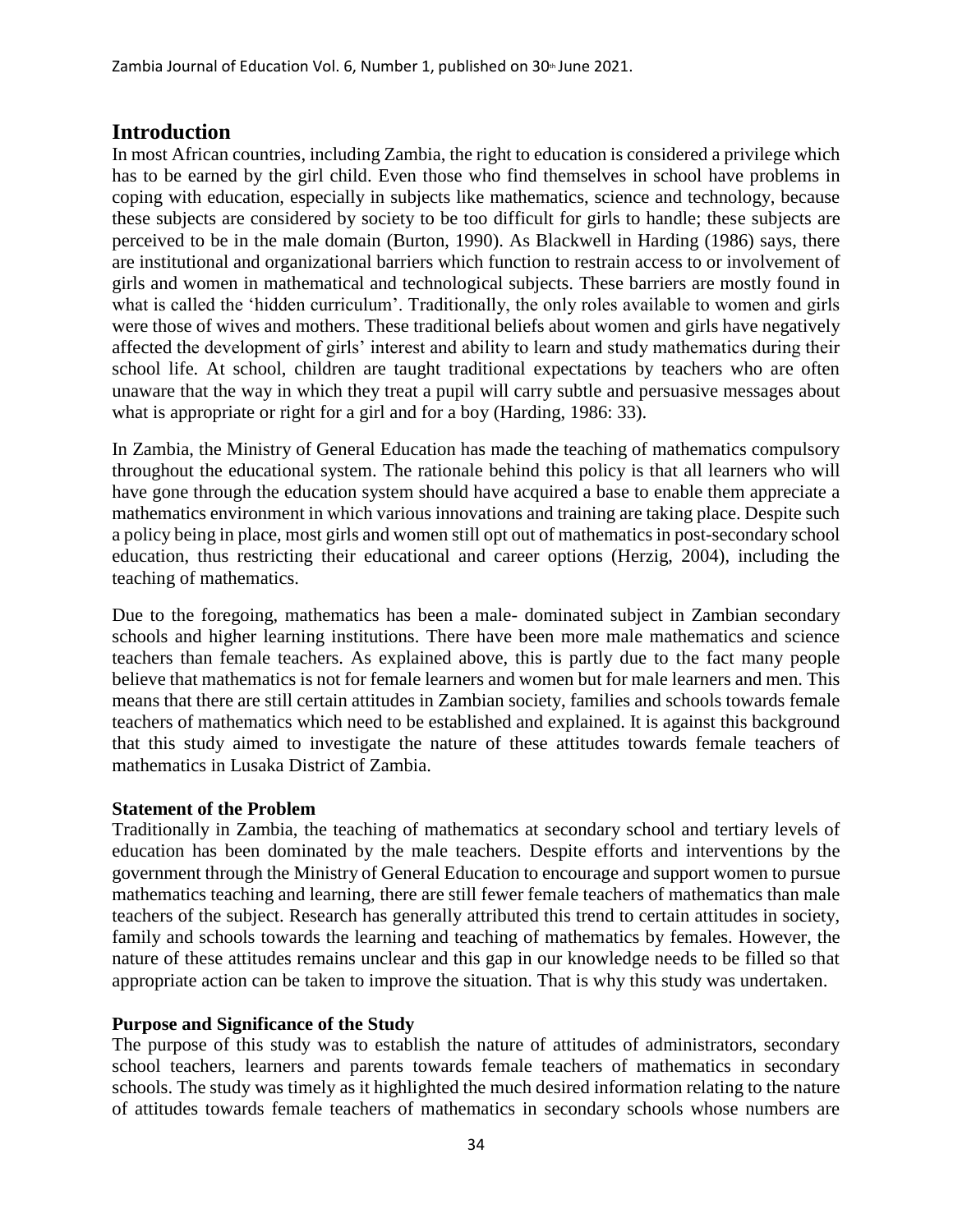lower than those of male teachers. It is believed that the nature of attitudes towards individuals determines to a large extent how they successfully or unsuccessfully engage in an activity. Hence the concern of this study was that the nature of attitudes of some key stakeholders could be responsible for the low numbers of female teachers of mathematics in secondary schools.

So the findings of this study might be useful to the Ministry of General Education (MOGE), education administrators, teachers and researchers. First, the findings might help the Ministry of General Education (MOGE) to concentrate on relevant plans to increase the number of female teachers of mathematics in secondary schools. Second, school administrators are likely to use the researched information on the nature of attitudes towards female teachers of mathematics to discourage the negative attitudes and encourage full participation in mathematics teaching among all the staff in their institutions. Third, this study might act as an eye opener to teachers in secondary schools. Thus the findings of the study might help them to change their negative thinking about female teachers' lack of confidence and adopt more positive attitudes towards them so they can begin to perform beyond inefficiencies that go beyond gender disparities. Fourth, the study might also prompt more research in the area related to the nature of attitudes towards female mathematics teachers, which will lead to generation of more knowledge on the topic. Fifth, the study has added to the existing body of knowledge on the nature of attitudes towards female teachers of mathematics at secondary school and tertiary level.

## **Theoretical framework**

This study was guided by the Social Judgment theoretical framework. This is the theory of attitude change developed by Carolyn Sheriff in 1980. Theoretically, social judgment theory deals with perception and evaluation of ideas by comparing the in-coming information with the existing or current attitudes. This theory claims that an individual's position on an issue depends on, first, the preferred position on an issue; second, the position depends on alternatives which are classified as acceptable, rejected and non-committed; and finally the third component of some one's position on an issue depends on the personal ego of involvement.

This theory applies to this study on the nature of attitudes of others towards female teachers of mathematics in education. The attitudes towards female teachers of mathematics form a basis of perception and evaluation by the female teachers of mathematics. In reacting to other attitudes, the female teachers are likely to take positions in any of the three categories that may affect or enhance their participation in the teaching of mathematics. First, the female teachers of mathematics may be aware of the positions as indicated by the attitudes held towards them. Second, they may be aware of the alternatives of either to accept, reject or remain non- committal to the displayed attitudes. Third, they may use their personal ego of involvement to either participate or not.

Figure 1 below shows the Social Judgment Theoretical Framework process.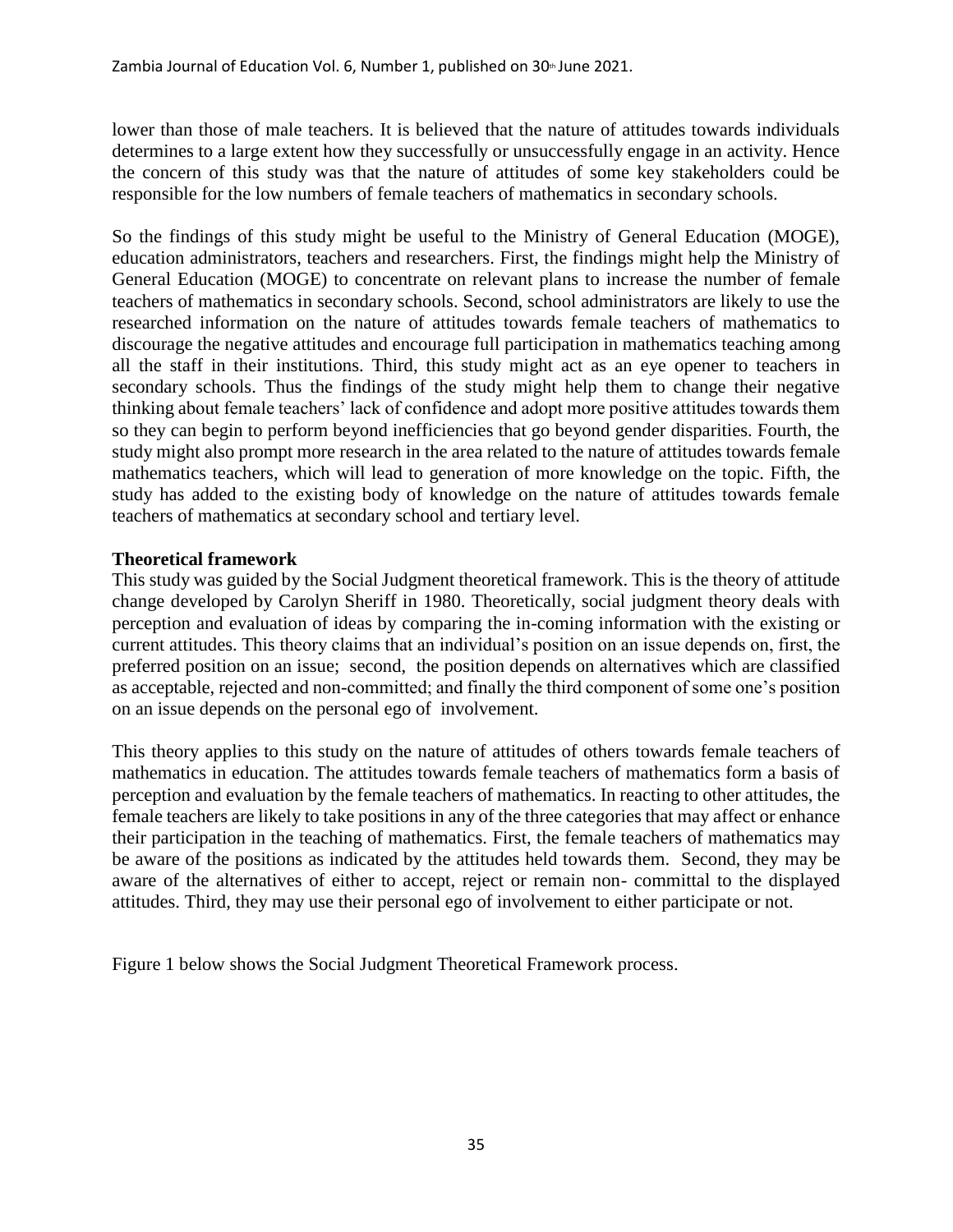

#### **SOCIAL JUDGMENT THEORETICAL FRAMWORK PROCESS**

Adapted and modified from Corolyn Sherif (1980).

# **Methodology**

This study adopted the descriptive survey research design in order to establish and explain the nature of attitudes of administrators, teachers, learners and parents of the learners towards female teachers of mathematics. In this study, the descriptive research design involved making a description of administrators', secondary school teachers', learners' and parents' attitudes and to seek, discover and explain the nature of these attitudes towards female teachers of mathematics in secondary schools. The study was conducted in four selected secondary schools of Lusaka District of Zambia. The study population included all administrators, teachers and learners and parents of learners in the secondary schools of Lusaka district. The sample size from the four selected secondary schools included eight (8) administrators, forty (40) secondary school teachers, eighty (80) learners and eight (8) parents. Therefore data were collected a total of one hundred and thirty six (136) respondents.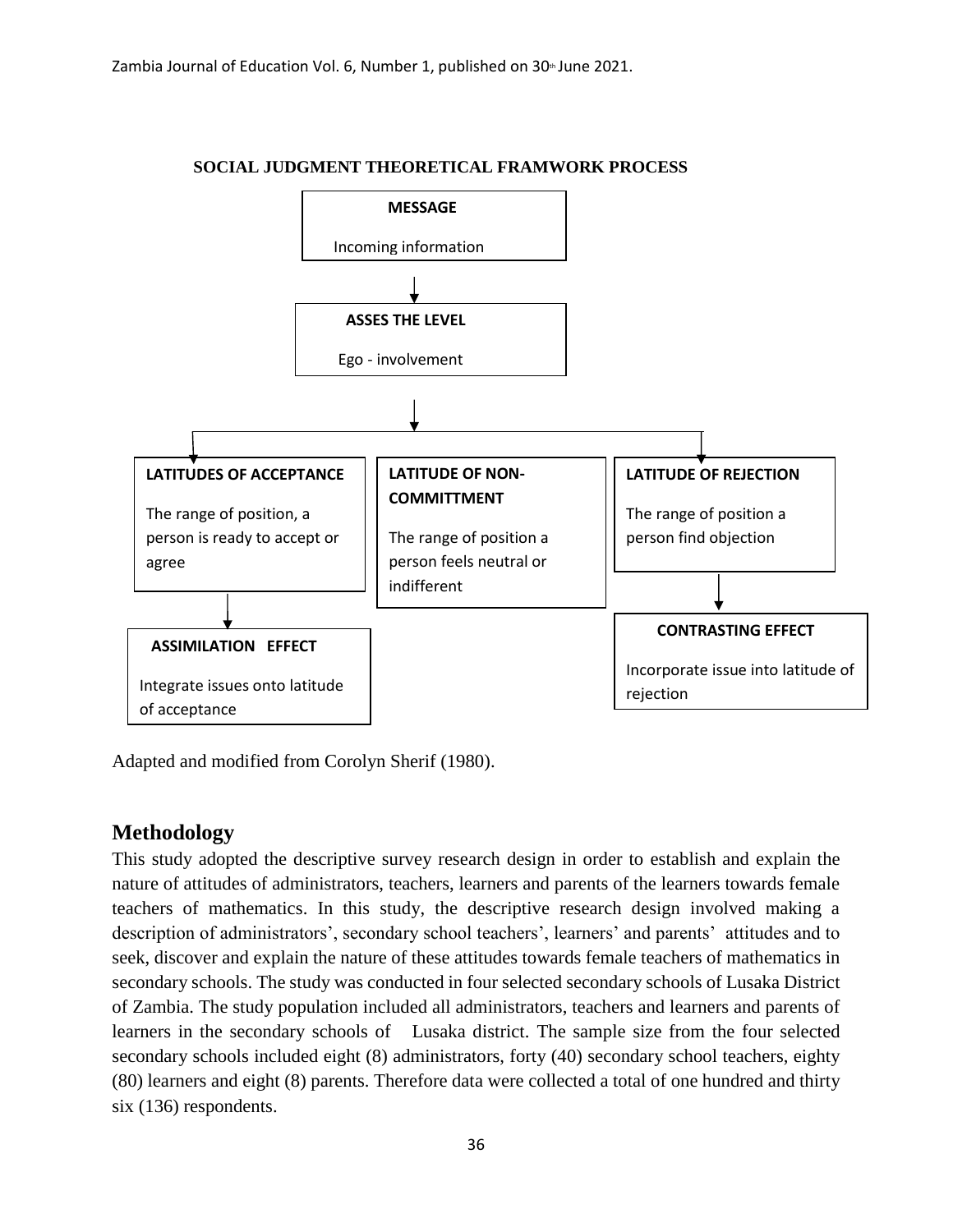In terms of sampling techniques, the participating schools were selected using stratified sampling while simple random sampling techniques were used to select the teachers and learners. The parents and administrators were selected using the purposive sampling technique. Data were collected using questionnaires and interview schedules. Questionnaires were administered to teachers and learners to obtain quantitative data. The negative statements towards female teachers of mathematics were reverse coded. Interview schedules were used to gather qualitative data from administrators, teachers, learners and parents. Quantitative data were analysed using the Statistical Package for Social Sciences (SPSS) to generate descriptive statistics. Qualitative data were analyzed using the grounded theory to generate themes.

## **Literature Review**

According to Becker *et al* (2010), it is important for administrators and policy makers at higher levels of learning such as high school and college to know that more desperate gender gaps emerge when students are given the option to opt out of mathematics. When given the option, females tended to opt out from mathematics mandatory up to a certain level in order to avoid this detrimental self-selection. Career centres in the upper grades were also recommended so that students could learn about the formal education required for certain careers and make sure they enrol in those classes. Policy makers at the national level should begin or continue to have their countries participate in international assessments in order to regularly monitor gender differences in mathematics achievement and collaborate with other countries to improve all educational systems (Becker *et al*, 2010).

According Crockcroft (1982), teachers are not immune to holding negative stereotypes about females in mathematics. It is worth noting that some teachers also still think that most female teachers prefer to teach languages and art subjects whereas male teachers mostly prefer science and mathematics. This scenario is consciously registered in the minds of the teachers and in the process they unconsciously form negative attitudes towards teaching and learning in general, particularly when they are female teachers teaching mathematics.

In one study reported by Becker *et al* (2010), twelve out of fourteen teachers considered mathematics a male domain. Some teachers overrated males' mathematical capability, had more positive attitudes towards males, and had higher expectations of males. Other research also shows that teachers believe that men are 'naturally' better than females at mathematics and that females have to work harder and make a greater effort in order to be successful in this subject (Hall, 2010). Although this belief is no longer socially acceptable, the belief is pervasive even among teachers who consciously repudiate such a claim. These beliefs affect teacher-student interactions, limiting females' mathematical learning while enhancing that of males.

Research further shows that even in class, teachers select girls to answer questions less frequently than they select boys. And when girls are selected, teachers systematically pose lower-level questions to them compared with boys (Becker *et al*, 2010). These behaviours reflect lower expectations of female students and result in less attention being given to female teachers of mathematics. Females report feelings of being overlooked, neglected, and unsupported by other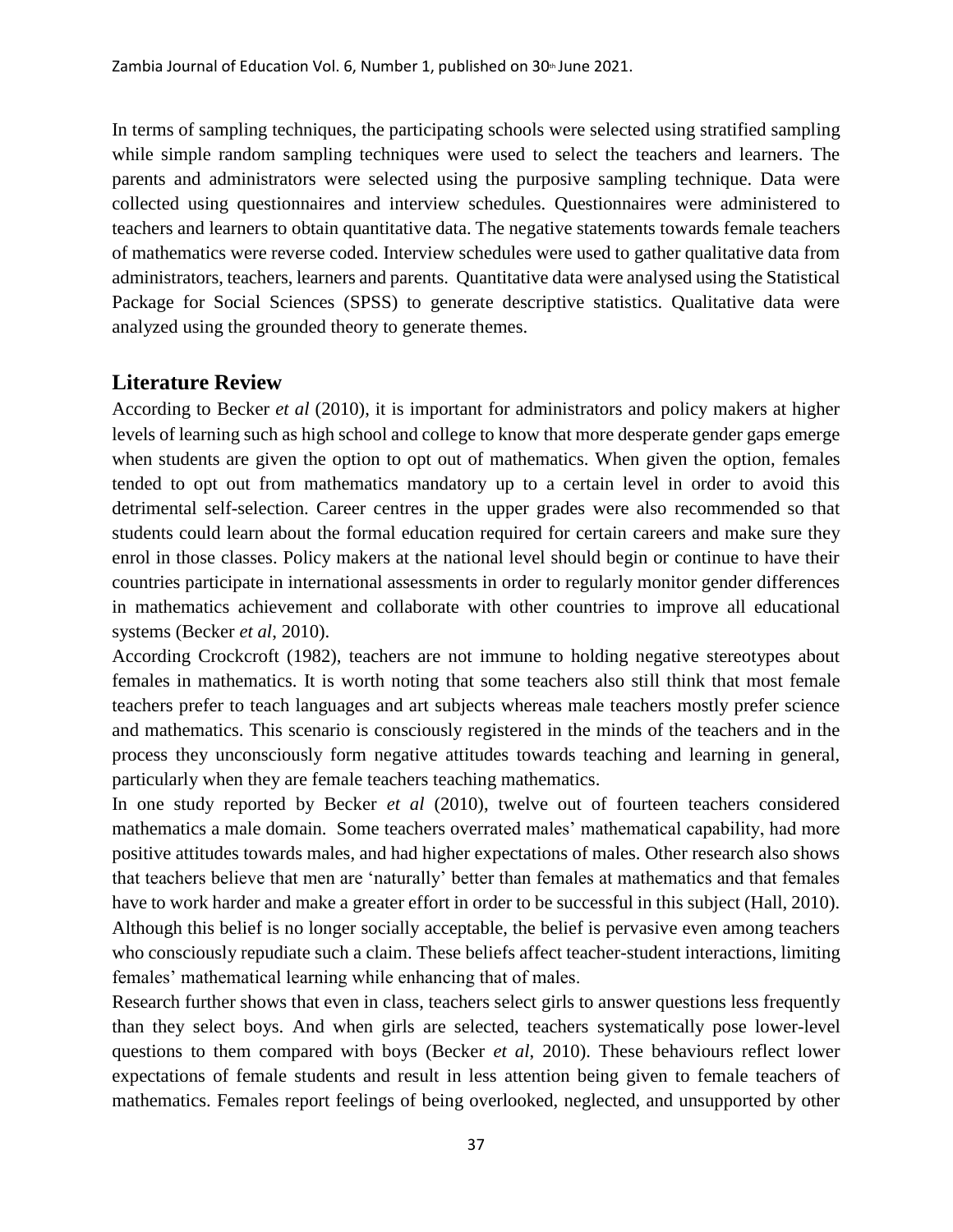teachers more often than their male counterparts. Due to these actions, timed tests appear to underpredict girls' mathematical abilities.

Females' self-confidence in mathematics is one of the strongest predictors of their success in the subject. However, research shows that female students commonly attribute their mathematical successes to character traits such as effort, dedication and obedience, while they tend to attribute their failures to internal factors that are out of their control, such as lack of intelligence or lack of understanding of the subject matter (Becker *et al*, 2010). This system of blaming success solely on work ethic and failure on internal, innate sources prevents females from gaining self-confidence in mathematics. In short, females believe that their successes are a result of simple hard work and their failures as a result of their own lack of intelligence. On the other hand, males attribute their successes on their own mathematical intelligence, and their failures to outside influences. Both extremes are inaccurate representations of the truth since a persons' success or failure involves both external and internal factors (Becker *et al*, 2010).

Some attitudes hinder mathematical success for females, while others facilitate success. An eightyear longitudinal study by Lambertus, Bracken, and Berenson (2010) showed that girls who were successful in mathematics tended to share the following characteristics: strong academic support from their families, the desire to understand math concepts at more than a superficial level, assertiveness, and a belief in hard work. Another study found the additional common characteristics of stubbornness, determination, organisation, and an aptitude and love for mathematics who viewed as a tool for problem solving, thinking about and connecting to real world contexts, building confidence and pursuing careers in mathematics and science (Becker *et al*, 2010). Successful females often desire to discuss their future career options and other dreams. This personal characteristic and others are common among females who are successful in mathematics (Becker *et al*, 2010).

Parents could positively affect their daughters' educational attitudes. Parents who took the time to explain concepts to their children and asked thought provoking questions help them gain mathematical knowledge. In one study (Hall, 2010) interviewed successful female students about their parents, and all of them reported that their parents valued education, supported the girl's educational choices, and wanted them to have successful careers.

Unfortunately, parents also contribute to negative attitudes towards female teachers of mathematics by perpetuating negative stereotypes. Several research studies focus on how both males and females (including parents and teachers) tend to assume that males are more naturally gifted in mathematics than females and that females should work harder to be successful in mathematics (Becker *et al*, 2010). One study showed that parents of sons believed that their sons had higher mathematical ability than did parents of daughters, even when the daughters earned higher grades (Hall, 2010). Another study found that parents tend to underestimate their daughters' abilities and overestimate their sons' abilities (Hall, 2010).

Gunderson *et al* (2012) proposed that "the development of negative mathematic attitudes in young children, especially girls, sets the stage for life-long behavioural and attitudinal patters, such as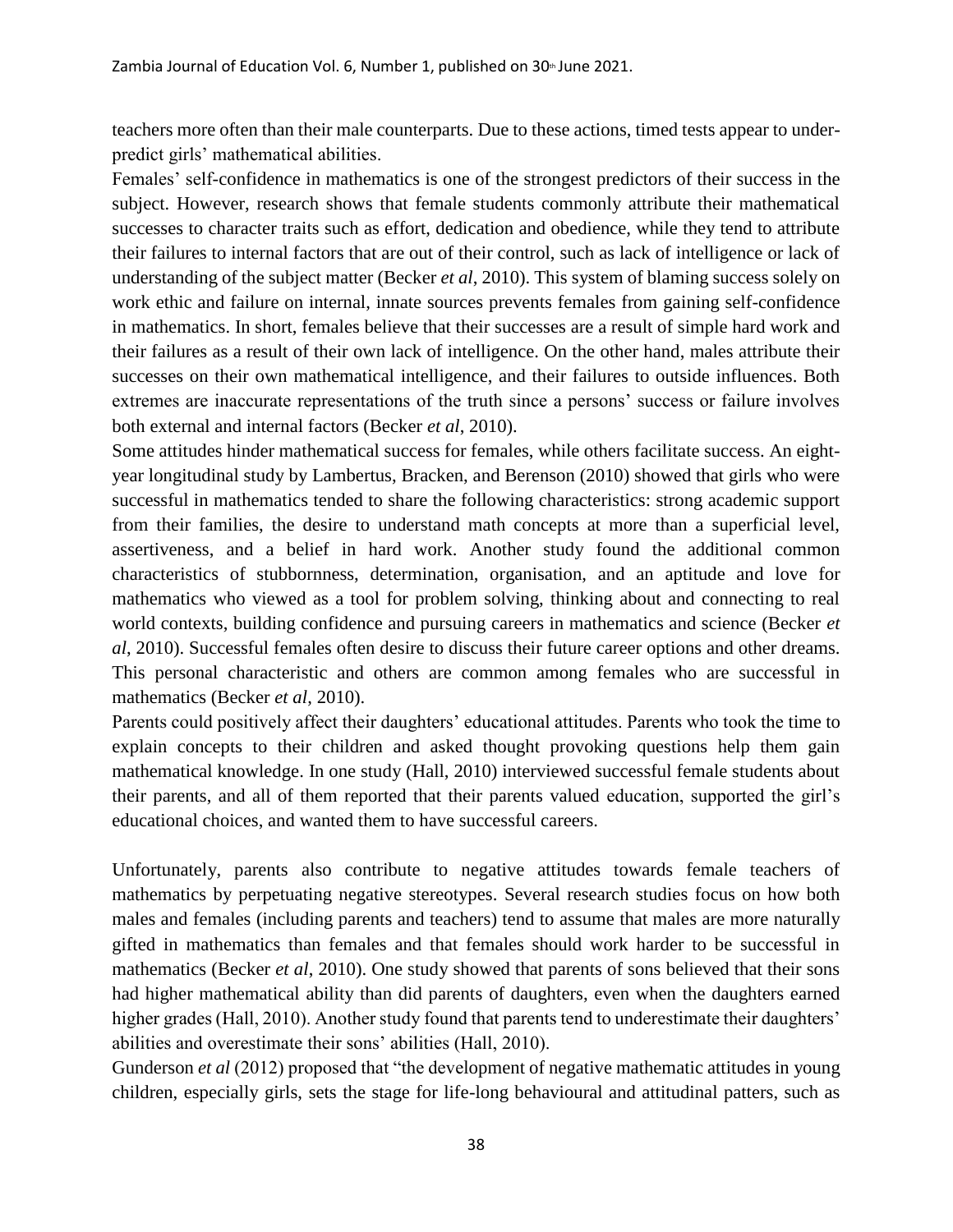mathematics anxiety and mathematics avoidance, which can eventually lead to lower levels of mathematical course-taking and career choices among women versus men". Thus it is important to investigate the factors that have an impact on the development of a child's attitude towards mathematics. A student's attitude can be influenced by the attitudes of their peers, parents, and teachers. Children tend to develop similar attitudes to their parents, especially at younger ages. If a student's parents have negative attitudes towards mathematics, it is likely that the student will take on some of those same beliefs. The same goes for positive attitudes. This also applies to mathematics anxiety and mathematics self- concept. Becker *et al* (2010) reported that in Korea, some parents were not receptive to the notion that girls could learn mathematics and science sufficiently well to continue into careers in the fields of science or engineering. These types of negative parental beliefs could have contributed to females internalising the belief that they were inferior to males.

In conclusion, all the foregoing studies are important to this study in that they provide the relevant theoretical foundation on which this study will build. The studies usefully identify and categories the various negative attitudes towards girls and women as well positive attitudes towards boys and men in society and in the education sector. However, the studies do not explain the nature of the negative attitudes exhibited by various stakeholders towards girls and women or females. This is what this study aims to do, thereby filling the existing gap.

# **Findings**

The research question was: 'What is the nature of attitudes exhibited by administrators, secondary school teachers, learners and parents of the learners, towards female teachers of mathematics in secondary schools?' The data collected were analyzed both quantitatively and qualitatively.

## *Findings from quantitative analysis*

#### *a) the teachers*

The sampled teachers were given a questionnaire to respond to by rating the agreement to statements on female teachers of mathematics in order to determine the nature of attitudes among them. Their responses are as shown in Table 1 below.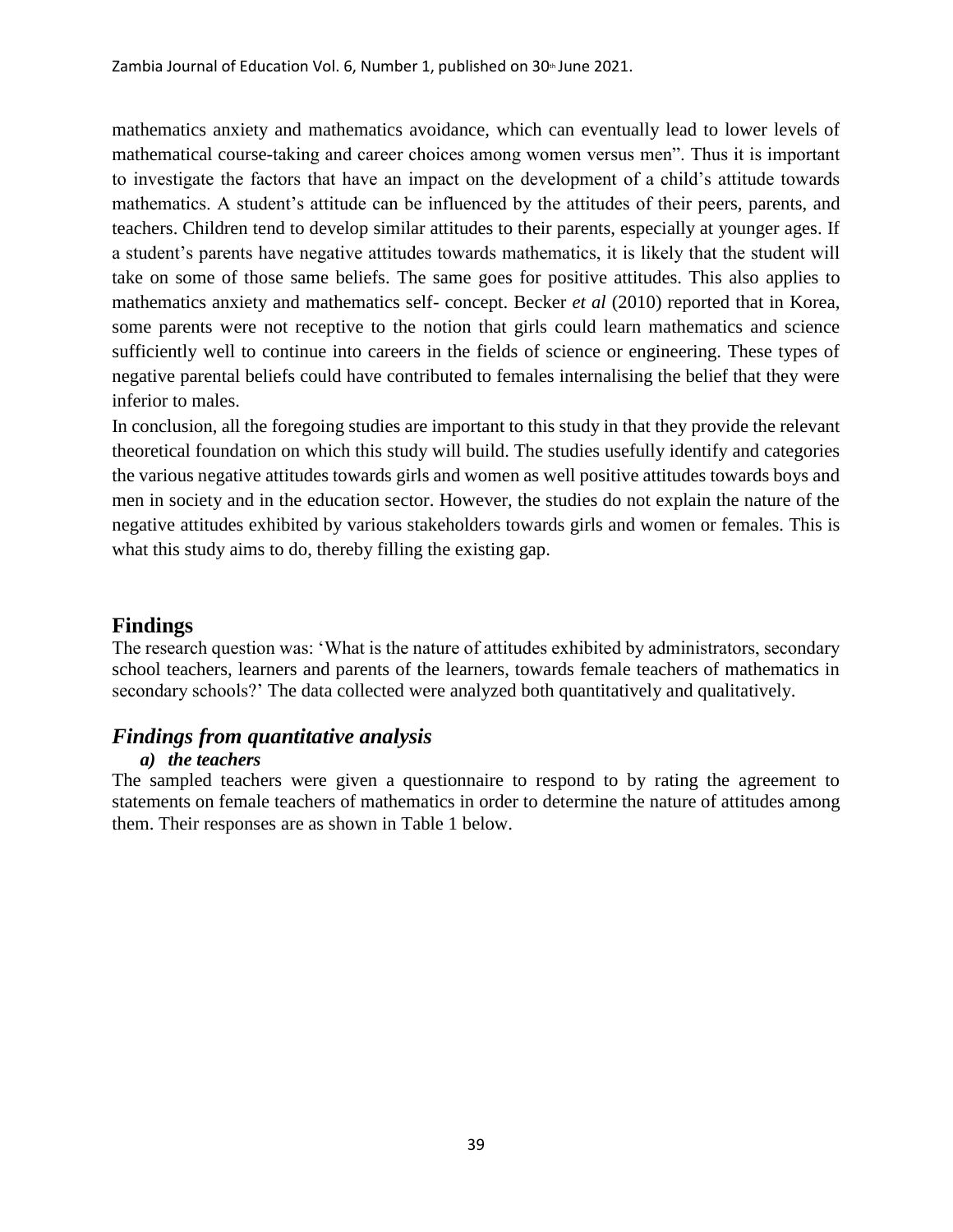| S/N              | <b>Negative Statements</b>                                                                                                            | $\mathbf 1$    |               | $\overline{2}$ |               |                 | 3             |                | $\overline{\mathbf{4}}$ |                |               |
|------------------|---------------------------------------------------------------------------------------------------------------------------------------|----------------|---------------|----------------|---------------|-----------------|---------------|----------------|-------------------------|----------------|---------------|
|                  |                                                                                                                                       | $\mathbf{F}$   | $\frac{0}{0}$ | $\mathbf{F}$   | $\frac{0}{0}$ | $\mathbf F$     | $\frac{0}{0}$ | f              | $\frac{6}{6}$           | $\mathbf{F}$   | $\frac{6}{6}$ |
| 1.               | Female<br>of<br>teachers<br>mathematics<br>are<br>as<br>competent<br>their<br>as<br>counterparts.                                     | $\mathbf{1}$   | 2.9           | $\overline{2}$ | 5.7           | $\overline{7}$  | 20            | 17             | 48.6                    | 8              | 22.9          |
| 2.               | of<br>Female<br>teachers<br>mathematics are more<br>patient with the learners<br>they teach<br>this<br>as<br>subject.                 | 3              | 8.6           | 5              | 14.3          | 10              | 28.6          | 12             | 34.3                    | 5              | 14.3          |
| 3.               | teachers<br>of<br>Female<br>mathematics<br>can<br>perform just as well as<br>male teachers.                                           | $\mathbf{1}$   | 2.9           | $\overline{2}$ | 5.7           | $\mathbf{1}$    | 2.9           | 13             | 37.1                    | 17             | 48.6          |
| $\overline{4}$ . | Female<br>of<br>teachers<br>mathematics<br>can<br>achieve their goals just<br>male teachers of<br><b>as</b><br>mathematics.           | $\mathbf{1}$   | 2.9           | 3              | 8.6           | $\mathbf{1}$    | 2.9           | 13             | 37.1                    | 17             | 48.6          |
| 5.               | Female teachers have<br>intellectual<br>the<br>capability to effectively<br>teach secondary school<br>mathematics.                    | $\mathbf{1}$   | 2.9           | 3              | 8.6           | $\mathbf{1}$    | 2.9           | 20             | 57.1                    | 11             | 31.4          |
| 6.               | of<br>Female<br>teachers<br>mathematics show deep<br>interest in the teaching<br>of the subject.                                      | 2              | 5.7           | 8              | 22.9          | 11              | 31.4          | 8              | 22.9                    | 6              | 17.1          |
| 7.               | Female<br>of<br>teachers<br>mathematics<br>have<br>adequate<br>content<br>knowledge<br>teach<br>to<br>secondary<br>school<br>classes. | $\mathbf{1}$   | 2.9           | 3              | 8.6           | 9               | 25.7          | 14             | 40                      | 8              | 22.9          |
| 8.               | of<br>Female<br>teachers<br>mathematics motivate<br>their<br>learners<br>effectively.                                                 | $\mathbf{1}$   | 2.9           | $\overline{5}$ | 14.3          | $5\overline{)}$ | 14.3          | 11             | 31.4                    | 13             | 37.1          |
| 9.               | teachers<br>of<br>Female<br>mathematics<br>teach                                                                                      | $\overline{3}$ | 8.6           | 15             | 42.9          | 8               | 22.9          | $\overline{3}$ | 8.6                     | $\overline{2}$ | 5.7           |

Table 1: Teachers' responses to statements on the nature of attitudes towards female teachers of mathematics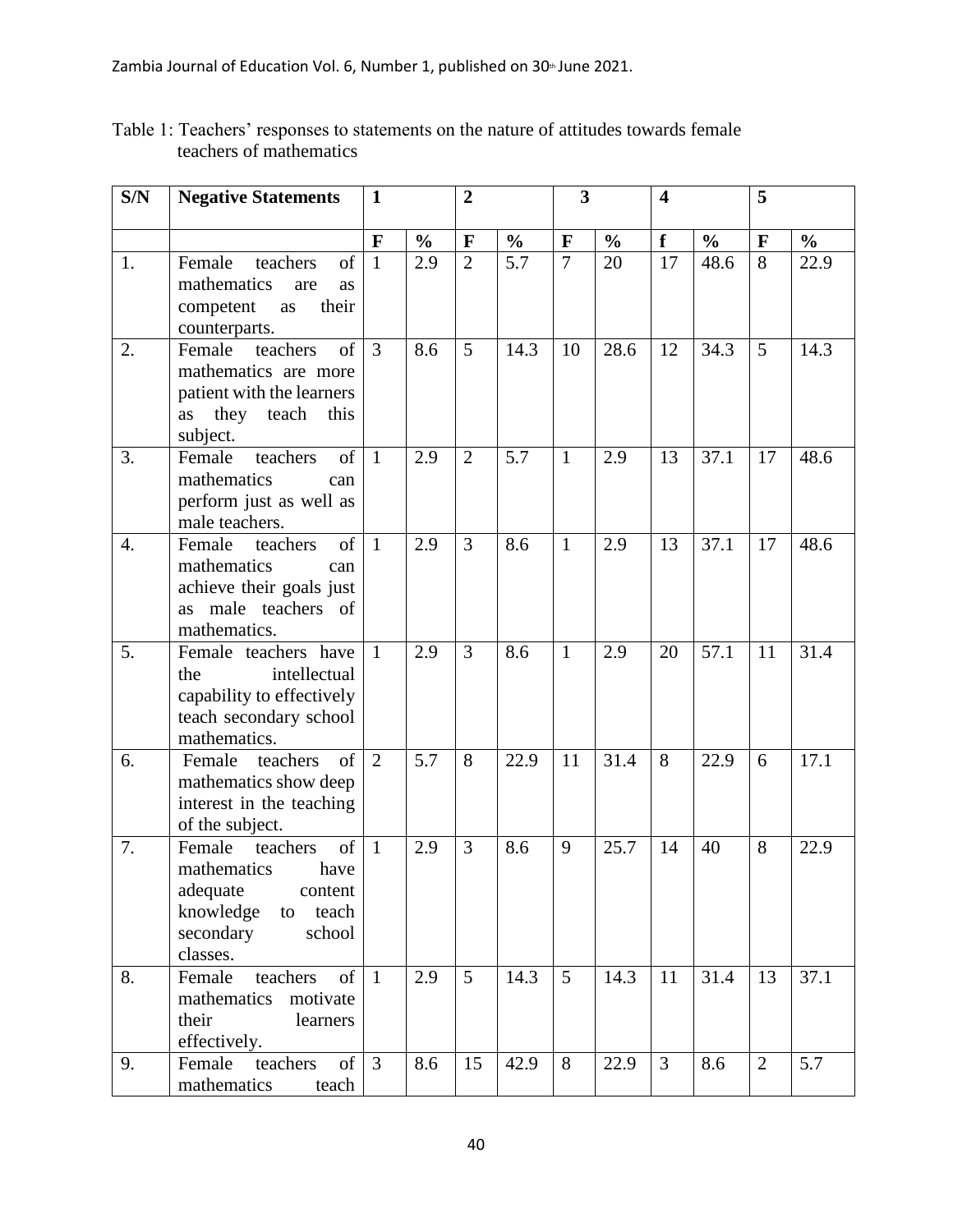|     | better<br>than<br>male<br>teachers.                                                                                        |                |                       |                |                   |                |      |                |      |                |      |
|-----|----------------------------------------------------------------------------------------------------------------------------|----------------|-----------------------|----------------|-------------------|----------------|------|----------------|------|----------------|------|
| 10. | of<br>Female<br>teachers<br>mathematics<br>enhance<br>the development<br>of<br>learner interest in the<br>subject.         | $\overline{7}$ | 20                    | 6              | 17.1              | $\overline{7}$ | 20   | 15             | 42.9 | $\overline{4}$ | 11.4 |
| 11  | Only male<br>teachers<br>must<br>teach<br>mathematics<br>at<br>secondary school.                                           | $\mathbf{1}$   | 2.9                   | $\overline{2}$ | 5.7               | 2              | 5.7  | $\overline{4}$ | 11.4 | 26             | 73.4 |
| 12  | Traditional chores<br>of<br>women hinder female<br>teachers from teaching<br>mathematics<br>at.<br>secondary school level. | $\overline{4}$ | 11.<br>$\overline{4}$ | $\overline{7}$ | 20                | 5              | 14.3 | 10             | 28.6 | 9              | 25.7 |
| 13  | Female<br>teachers<br>of<br>mathematics<br>do<br>not<br>the<br>drive<br>have<br>to<br>succeed                              | $\overline{3}$ | 8.6                   | $\overline{4}$ | 11.4              | $\overline{2}$ | 5.7  | 8              | 22.9 | 15             | 42.9 |
| 14  | taught<br>Lessons<br>by<br>teachers<br>female<br>of<br>mathematics<br>are<br>boring.                                       | 2              | 5.7                   | 5              | 14.3              | $\mathbf{1}$   | 2.9  | 12             | 34.3 | 15             | 42.9 |
| 15  | should<br>Only<br>men<br>choose careers which<br>need mathematics                                                          | 3              | 8.6                   | $\overline{2}$ | 5.7               | 2              | 5.7  | 6              | 17.1 | 22             | 68.9 |
| 16  | The majority of female<br>teachers<br>of<br>mathematics<br>do<br>not<br>teach the subject well.                            | $\overline{4}$ | 11.<br>$\overline{4}$ | 6              | 17.1              | 11             | 31.4 | 9              | 25.7 | $\overline{5}$ | 14.3 |
| 17  | of<br>Female<br>teachers<br>mathematics<br>should<br>teach in girls secondary<br>school.                                   | $\overline{4}$ | 11.<br>$\overline{4}$ | 6              | $\overline{17.1}$ | $\overline{2}$ | 5.7  | 10             | 28.6 | 13             | 37.1 |
|     | Average                                                                                                                    | 3              | 7.2                   | 4.9            | 13.1              | 5              | 14.3 | 11.<br>9       | 31.1 | 5.9            | 33   |

#### **N = 34**

Table 1 shows that 33% and 31.1 % of the teachers in the study strongly agreed and agreed with the statement on the nature of attitudes towards female teachers of mathematics, respectively, while13.1% and 7.2% of the teachers in the study disagreed and strongly disagreed with the statements on the nature of attitudes toward female teachers of mathematics, respectively. Fourteen point three 14.3% of the teachers in the study were not of whether to agree or disagree**.**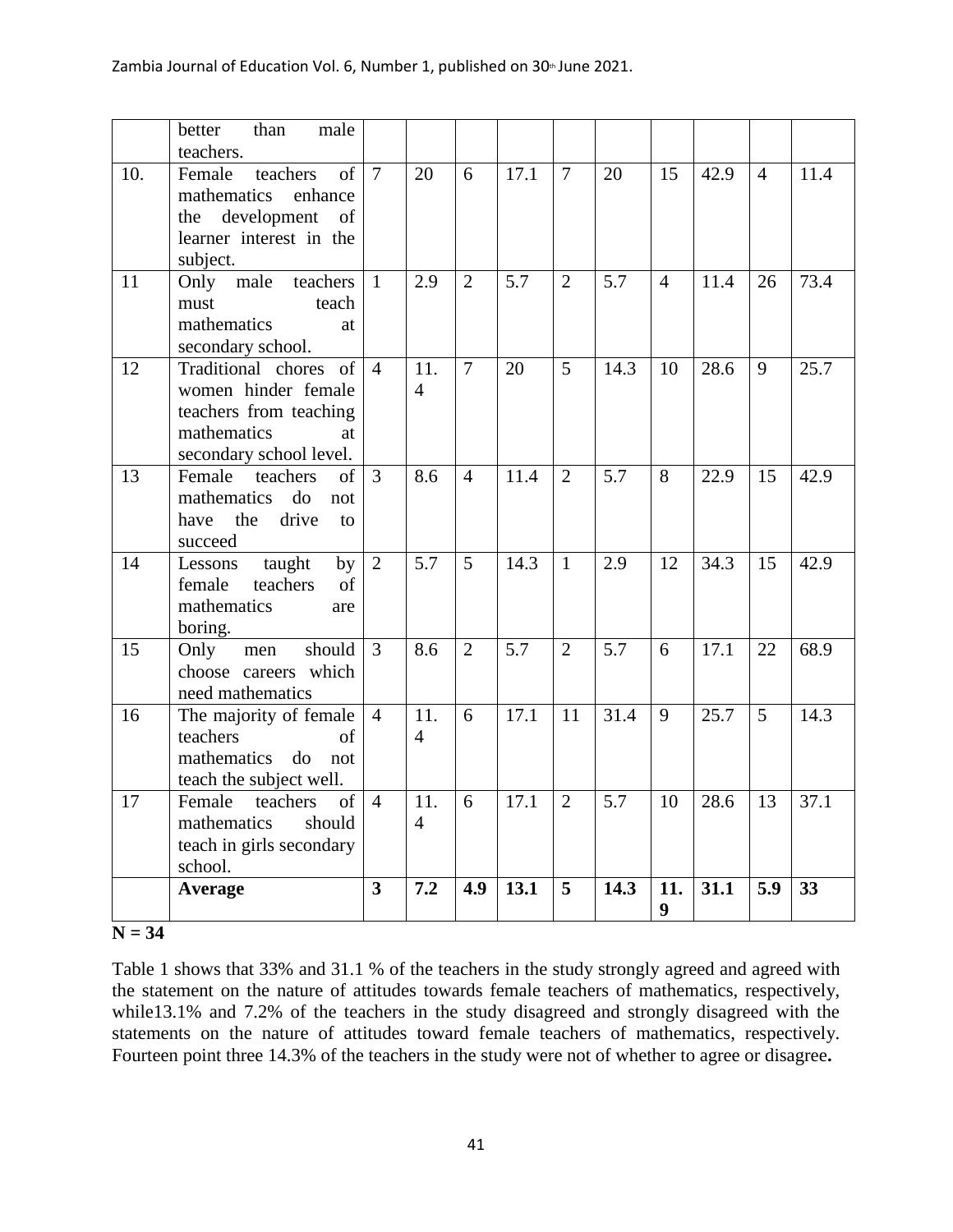However, further scrutiny of the Table shows that only 11.4% of the teachers agreed to the statement that "the majority of female teachers of mathematics do not teach the subject well." The Table also showed that only 5.7 % of the teachers strongly agreed to the statement that "Female teachers of mathematics teach better than male teachers," only 11.4% of the teachers strongly agreed with the statement that "Female teachers of mathematics enhance the development of learner interest in the subject" and also only 14.3% agreed with the statement that "Female teachers" of mathematics are more patient with the learners as they teach this subject."

Therefore, the results showed that most of the teachers disagreed with the negative statements while agreeing with the positive statement about female teachers of mathematics. This means that they held the views that males teachers must not be the only ones to teach mathematics at secondary school, traditional chores of women do not hinder female teachers from teaching mathematics at secondary school level, female teachers of mathematics have the drive to succeed, lessons taught by female teachers of mathematics are not boring, males should not be the only ones to choose careers which need mathematics and that female teachers of mathematics should not teach in girls secondary schools only. However, a few of the teachers still hold the view that the majority of female teachers of mathematics do not teach the subject well.

The results also showed that most of the teachers agreed with the positive statement towards female teachers of mathematics. This means that they held the views that: female teachers of mathematics are as competent as their male counterparts, female teachers of mathematics can perform just as well as male teachers, female teachers of mathematics can achieve their goals just as male teachers of mathematics, female teachers have the intellectual capability to effectively teach secondary school mathematics, female teachers of mathematics show deep interest in the teaching of the subject, female teachers of mathematics have adequate content knowledge to teach secondary school classes and that female teachers of mathematics motivate their learners effectively. However, a few of them still hold the views that female teachers of mathematics cannot teach better than male teachers, female teachers of mathematics cannot enhance the development of learner interest in the subject, and that female teachers of mathematics are not more patient with the learners as they teach this subject.

An independent samples t- test was conducted to determine if differences existed in the nature of attitudes on the statements towards female teachers of mathematics between groups of teachers in areas of gender and grade taught. Table 2 below shows the results.

| Group                      | Mean                 | <b>SD</b> | df | Mean difference Sig Constraint |       |               |
|----------------------------|----------------------|-----------|----|--------------------------------|-------|---------------|
| Female 17                  | 26.39 5.656 0.707 32 |           |    | 1.419                          | 0.719 |               |
| Gender Male 17 24.74 5.311 |                      |           |    |                                |       | <b>Nature</b> |

Table 2: Nature of attitudes between groups of teachers' gender and grade taught towards female teachers of mathematics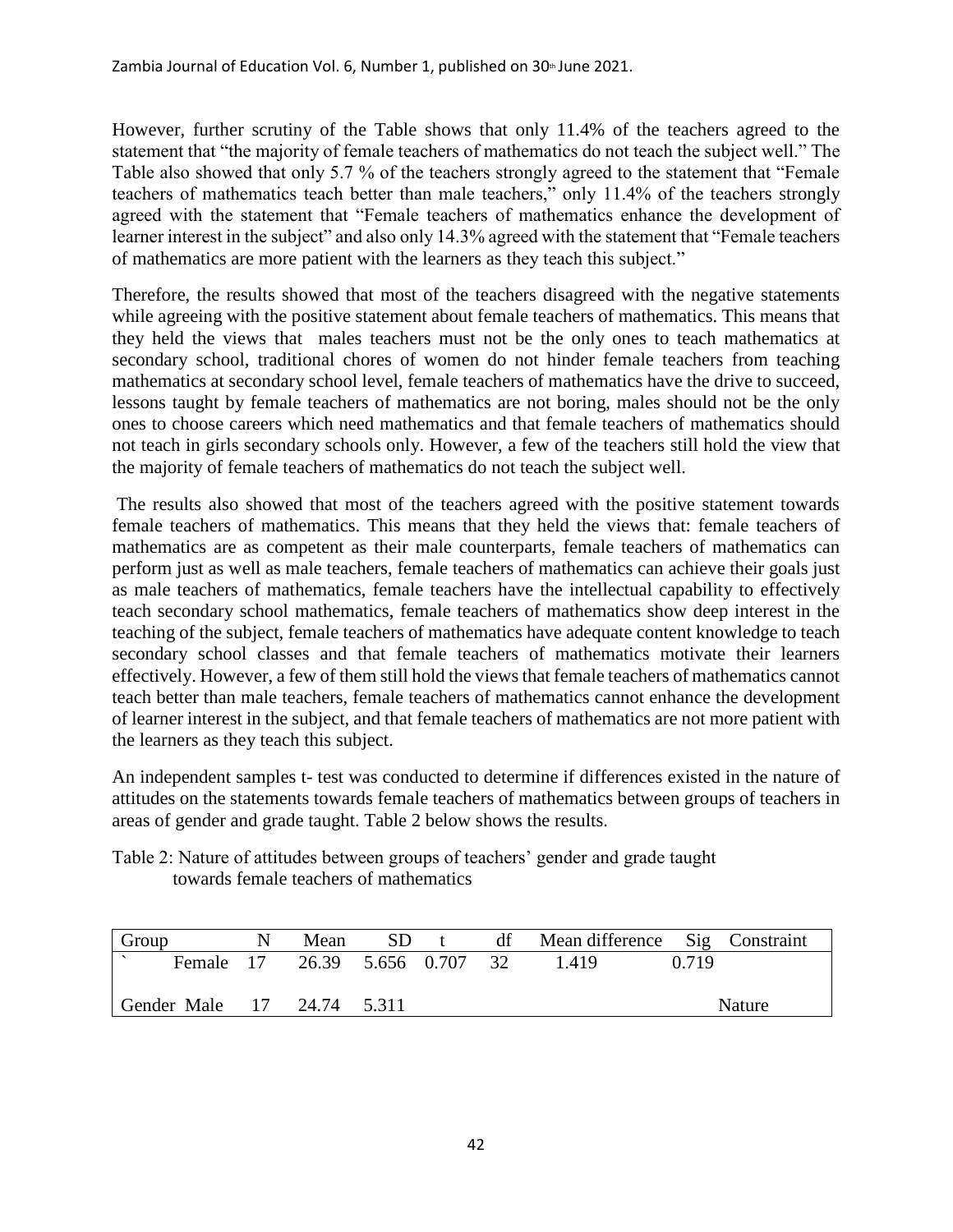Zambia Journal of Education Vol. 6, Number 1, published on  $30<sup>th</sup>$  June 2021.

 8 and 9 4 24.38 6.363 -1. 349 32 -1.375 0.651 Grade 10 -12 30 23.8 5.111 Nature Taught

#### **N= 34**

Table 2 shows that there was no significant difference in the mean score of nature of attitudes between female teachers ( $M = 26.39$ ,  $SD = 5.656$ ) and male teachers ( $M = 24.74$ ,  $SD = 5.311$ ) towards female teachers of mathematics,  $t(32) = 1.419$ ,  $p = 0.719$ . The table further showed that there was no significant difference in the mean score of nature of attitudes between teachers who taught grades 8 and 9 ( $M = 24.38$ , SD= 6.363) and teachers who taught grades 10 to 12  $(M = 23.8, SD = 5.111)$  towards female teachers of mathematics, t  $(32) = -1.375$ , p = 0.651.

This implies that both male and female teachers regardless of whether they teach grades 8 and 9 or grades 10 to 12 do not exhibit any nature of attitudes towards female teachers of mathematics, but a few portrayed the view that the majority of female teachers of the subject do not teach the it well.

A One way Analysis of Variance (ANOVA) was also carried out to determine if any differences existed in the nature of attitudes on the statements on attitudes towards female teachers of mathematics among groups in the areas of age, current qualification, years of teaching experience and subject specialisation. Table 3 below shows the results.

Table 3: Nature of attitudes among groups of teacher's age, current qualification, years of teaching experience and subject specialization towards female teachers of mathematics

| Group   |                            | N   | Mean  | <b>SD</b> | df | F     | Sig   | Constraint    |
|---------|----------------------------|-----|-------|-----------|----|-------|-------|---------------|
|         | Less than 30               | 8   | 25.82 | 3.812     | 2  | 3.993 | 0.641 |               |
| Age     | Between $30 - 40$ 12       |     | 25.38 | 3.975     | 32 |       |       |               |
|         | More than 40               | 14  | 25.94 | 3.465     |    |       |       |               |
| Total   |                            | 34  | 25.7  | 3.317     |    |       |       | Nature        |
|         |                            |     |       |           |    |       |       |               |
|         | Diploma                    | -10 | 26.52 | 4.741     | 2  | 0.73  | 0.029 |               |
| Current | $1st$ Degree               | 21  | 24.76 | 5.468     | 32 |       |       |               |
|         | Qualification $2nd$ Degree | 3   | 24.24 | 4.473     |    |       |       |               |
|         | Total                      | 34  | 25.7  | 5.791     |    |       |       | <b>Nature</b> |
|         |                            |     |       |           |    |       |       |               |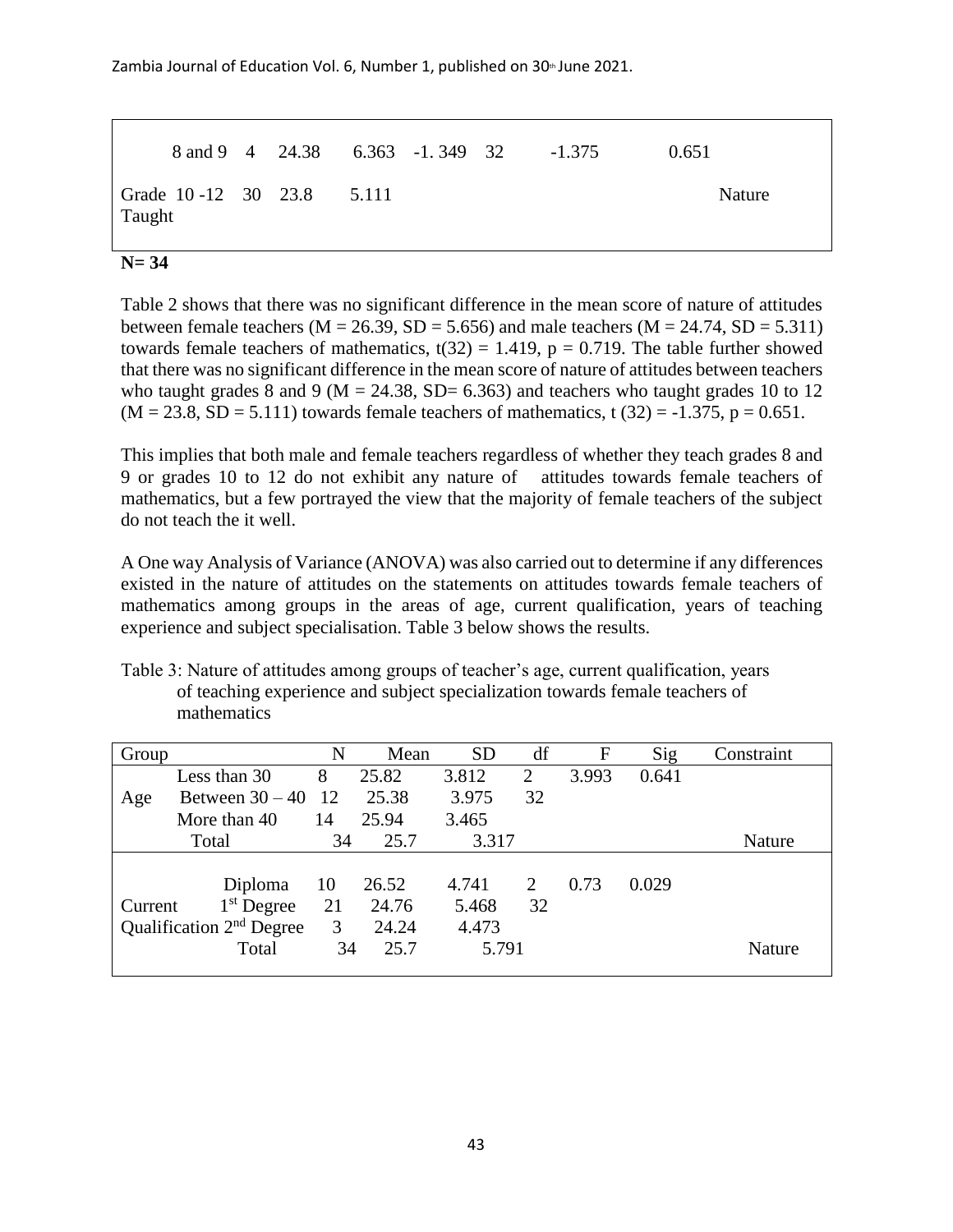Zambia Journal of Education Vol. 6, Number 1, published on  $30<sup>th</sup>$  June 2021.

| Less than 10<br>Year of Between $10-20$ 8<br><b>Experience Above 20</b><br>Total | 16<br>10<br>34                                                                 | 26.25<br>26.04<br>24.55<br>25.7 | 6.485<br>6.090<br>5.556<br>5.48          | 2<br>32 | 0.796 | 0.735<br>Nature        |  |
|----------------------------------------------------------------------------------|--------------------------------------------------------------------------------|---------------------------------|------------------------------------------|---------|-------|------------------------|--|
| <b>Mathematics</b><br>Subject<br>Specialization Social Sciences 10 25.62         | 3 <sup>7</sup><br>Natural Science 10<br>Others Specify 11 26.96<br>34<br>Total | 25.51<br>25.05<br>26.7          | 2.337<br>4.553<br>6.372<br>5.616<br>5.48 | 2<br>32 | 0.761 | 0.589<br><b>Nature</b> |  |

The Table above shows that there was no significant difference among the three age groups of teachers on the nature of attitudes towards female teachers of mathematics thus  $F(2,32) = 3.993$ , p = 0.641. The Table also showed that there was no significant difference among the teachers' current qualifications on the statements about the nature of attitudes towards female teachers of mathematics, thus F (32) = 0.730,  $p = 0.029$ .

In terms of years of teaching experience, the Table shows that the three teacher groups based on number of years of teaching experience did not differ significantly about the nature of attitude towards female teachers of mathematics, thus F  $(2,32) = 0.796$ , p = 0.735. The Table also shows that teachers who specialise in different subjects did not differ significantly on the nature of attitudes towards female teachers of mathematics, thus  $F(2, 32) = 0.761$ , P 0.589.

This implies that teachers of all ages regardless of their current qualifications, number of years of teaching experience and subject specialization do not exhibit any nature of attitudes towards female teachers of mathematics. However, a few hold the view that the majority of female teachers of mathematics do not teach the subject well.

The foregoing findings show that most teachers regardless of gender, grade taught, age group, current qualifications held, number of years of teaching experience, and subject specialisation, do not exhibit any nature of attitudes towards female teachers of mathematics, although a few may hold the view that the majority of female teachers of mathematics do not teach the subject well.

## *b) the learners*

Learners in the sample were also given a questionnaire to respond to by rating the agreement to statements in order to determine the nature of attitudes among them. Their responses are shown in Table 4 below.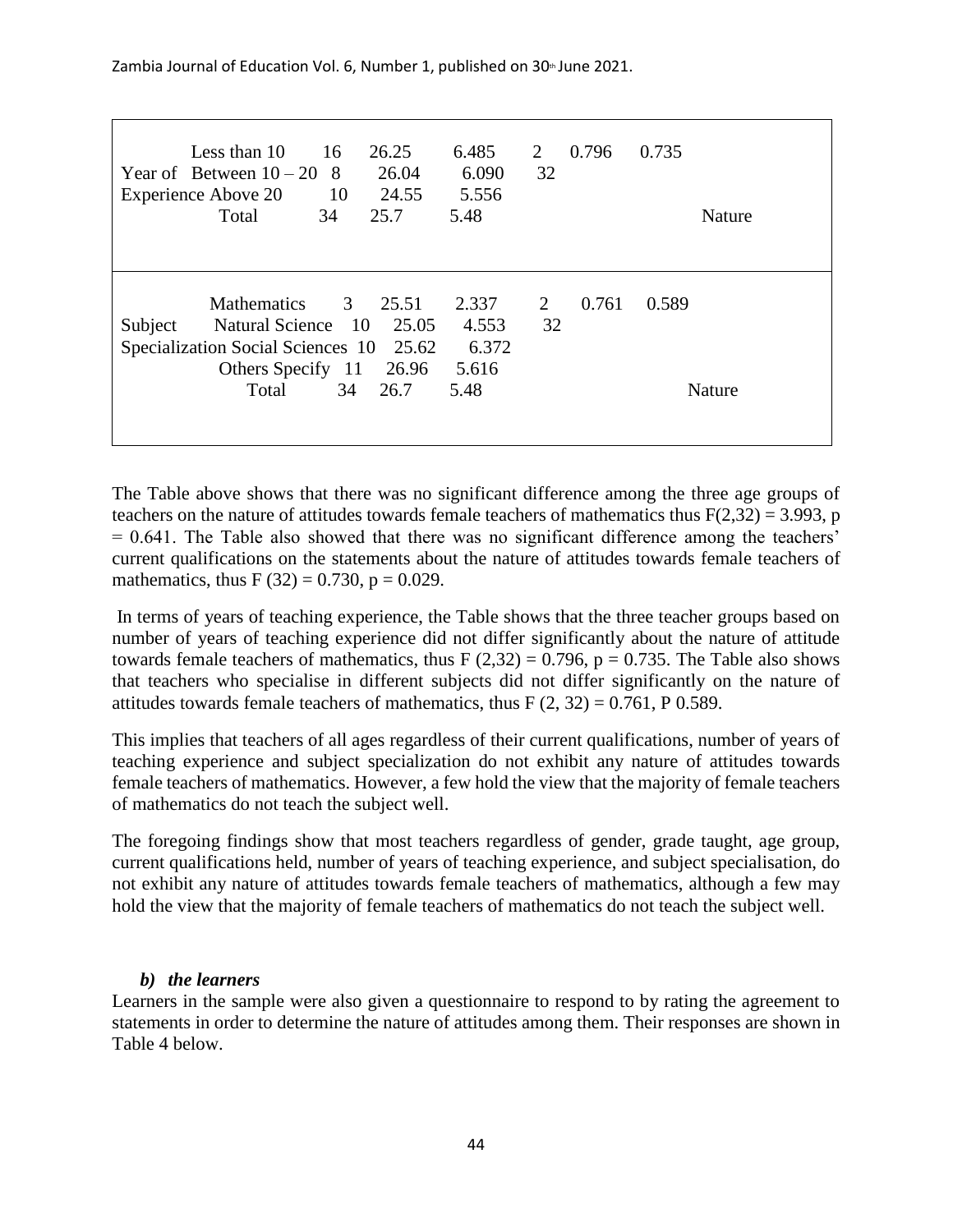| S/N              | <b>Positive Statements</b>                                                                                                      | $\mathbf{1}$   |               | $\overline{2}$ |               | $\overline{\mathbf{3}}$ |               | $\overline{\mathbf{4}}$ |               | 5            |               |
|------------------|---------------------------------------------------------------------------------------------------------------------------------|----------------|---------------|----------------|---------------|-------------------------|---------------|-------------------------|---------------|--------------|---------------|
|                  |                                                                                                                                 | $\mathbf{F}$   | $\frac{0}{0}$ | $\mathbf{F}$   | $\frac{0}{0}$ | $\mathbf{F}$            | $\frac{0}{0}$ | f                       | $\frac{0}{0}$ | $\mathbf{F}$ | $\frac{6}{6}$ |
| 1.               | Female<br>of<br>teachers<br>mathematics<br>are<br>as<br>their<br>competent<br>as<br>counterparts.                               | $\overline{4}$ | 5.2           | 10             | 13            | 24                      | 31.2          | 20                      | 26            | 19           | 24.7          |
| 2.               | of<br>teachers<br>Female<br>mathematics<br>are<br>more<br>patient with the learners<br>as they teach this subject.              | 15             | 19.5          | 5              | 6.5           | 20                      | 26            | 18                      | 23.4          | 19           | 24.7          |
| 3.               | of<br>Female<br>teachers<br>mathematics can perform<br>just as well as male<br>teachers.                                        | $\overline{7}$ | 9.1           | 3              | 3.9           | 6                       | 7.8           | 26                      | 33.8          | 35           | 45.5          |
| $\overline{4}$ . | of<br>teachers<br>Female<br>mathematics can achieve<br>their goals just as male<br>teachers of mathematics.                     | $\overline{7}$ | 9.1           | 3              | 3.9           | 9                       | 7.8           | 20                      | 26            | 38           | 49.1          |
| 5.               | Female teachers have the<br>intellectual capability to<br>effectively<br>teach<br>secondary<br>school<br>mathematics.           | 3              | 3.9           | 11             | 14.<br>3      | 10                      | 13            | 31                      | 40.3          | 22           | 28.6          |
| 6.               | of<br>Female<br>teachers<br>mathematics show deep<br>interest in the teaching of<br>the subject.                                | 6              | 7.8           | 12             | 15.<br>6      | 23                      | 29.9          | 23                      | 39.9          | 13           | 16.9          |
| 7.               | of<br>Female<br>teachers<br>mathematics<br>have<br>adequate<br>content<br>knowledge<br>teach<br>to<br>secondary school classes. | 8              | 10.4          | 5              | 6.5           | 14                      | 18.2          | 37                      | 48.1          | 13           | 16.9          |
| 8.               | Female<br>teachers<br>of<br>mathematics<br>motivate<br>their learners effectively.                                              | 6              | 7.8           | 10             | 13            | 13                      | 16.9          | 35                      | 45.5          | 13           | 16.9          |
| 9.               | of<br>Female<br>teachers<br>mathematics teach better<br>than male teachers.                                                     | 19             | 24.7          | 22             | 28.<br>6      | 21                      | 27.3          | 6                       | 7.8           | 9            | 11.7          |
| 10.              | $\sigma$<br>Female<br>teachers<br>mathematics enhance the<br>development of learner<br>interest in the subject.                 | 9              | 11.7          | 12             | 15.<br>6      | 18                      | 23.4          | 25                      | 32.5          | 13           | 16.9          |

Table 4: Learners' responses to the statements on the nature of attitudes towards female teachers of mathematics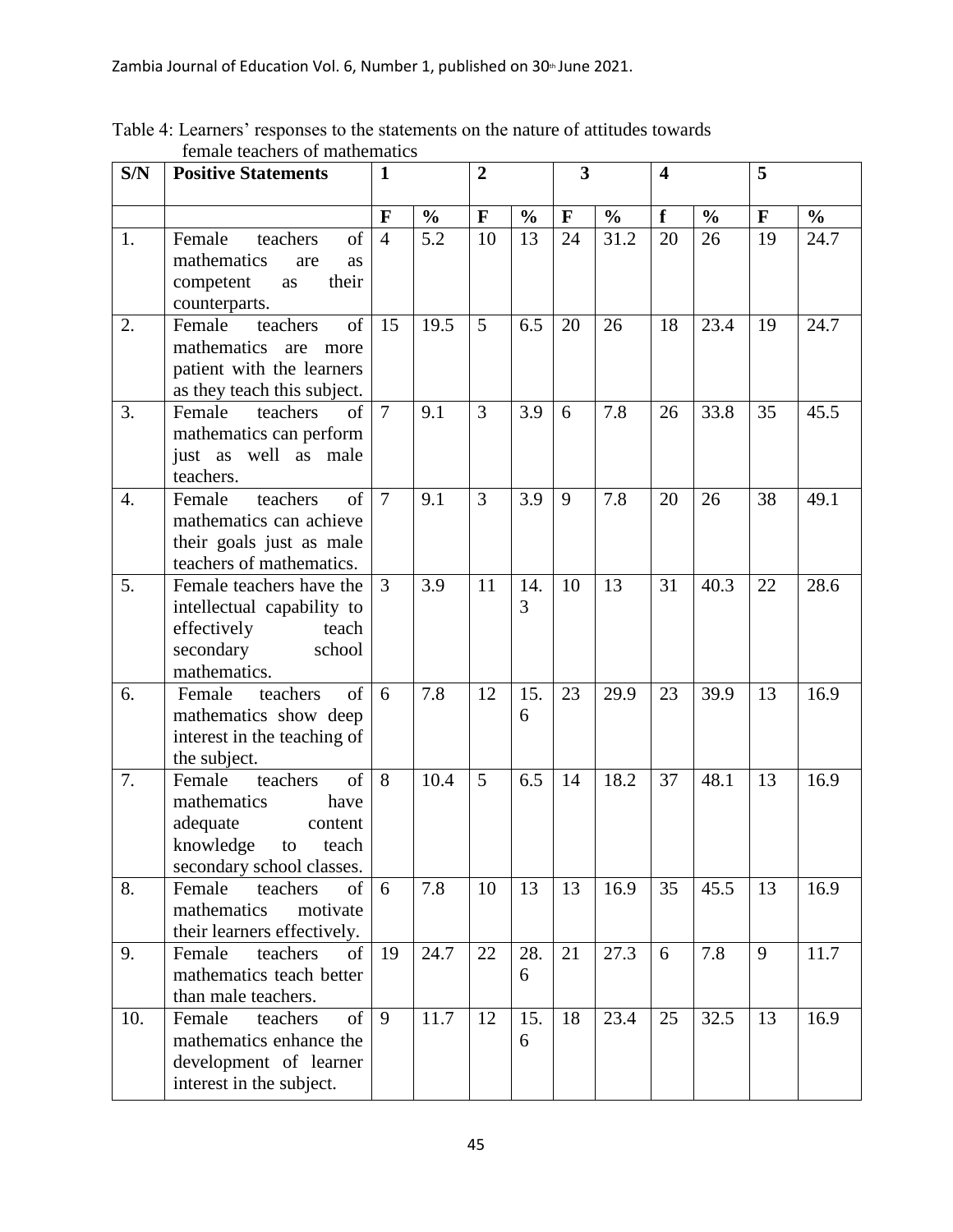| 11. | Only male teachers must<br>mathematics<br>teach<br>at<br>secondary school.                                                             | $\overline{5}$        | 6.5  | 5              | 6.5                   | 3              | 3.9  | 9        | 11.7 | 55                    | 74.1 |
|-----|----------------------------------------------------------------------------------------------------------------------------------------|-----------------------|------|----------------|-----------------------|----------------|------|----------|------|-----------------------|------|
| 12. | Traditional<br>chores<br>of<br>women do not hinder<br>female<br>teachers<br>from<br>teaching mathematics at<br>secondary school level. | 6                     | 7.8  | 11             | 14.<br>3              | 18             | 23.4 | 22       | 28.6 | 12                    | 15.6 |
| 13. | $\sigma$<br>Female<br>teachers<br>mathematics do have the<br>drive to succeed                                                          | 2                     | 2.9  | $\overline{7}$ | 9.1                   | 15             | 19.5 | 22       | 28.6 | 31                    | 40.3 |
| 14. | Lessons taught by female<br>teachers of mathematics<br>are not boring.                                                                 | 11                    | 14.3 | 14             | 18.<br>$\overline{2}$ | 10             | 13   | 26       | 18.2 | 31                    | 40.3 |
| 15. | Only male should choose<br>which<br>careers<br>need<br>mathematics                                                                     | 8                     | 10.6 | 3              | 3.9                   | $\overline{7}$ | 9.1  | 13       | 16.9 | 46                    | 56.7 |
| 16. | The majority of female<br>teachers of mathematics<br>do teach the subject well                                                         | 10                    | 13   | 14             | 18.<br>$\overline{2}$ | 16             | 20.8 | 14       | 18.2 | 23                    | 29.9 |
| 17. | Female<br>of<br>teachers<br>mathematics<br>should<br>teach in girls secondary<br>school                                                | 17                    | 22.1 | 9              | 11.<br>$\overline{7}$ | 12             | 15.6 | 18       | 23.4 | 21                    | 27.3 |
|     | Average                                                                                                                                | 10.<br>$\overline{2}$ | 10.9 | 9.2            | 12                    | 14.<br>1       | 18   | 21.<br>1 | 27.9 | 24.<br>$\overline{2}$ | 31.5 |

#### **N = 77**

Table 4 shows that 31.5 % and 27.9 % of the learners in the study strongly agreed and agreed with the statement on the nature of attitudes towards female teachers of mathematics, respectively; while 10.9% and 12 % of the learners in the study disagreed and strongly disagreed with the statements on the nature of attitudes towards female teachers of mathematics, respectively. Eighteen (18 %) of the learners in the study were not sure of whether to agree or disagree**.** Further scrutiny of the Table shows that only 15.6 % of the learners disagreed to the statement, "Traditional chores of women hinder female teachers from teaching mathematics at secondary school level." However, a few of them still hold the view that traditional chores of women do not hinder female teachers from teaching mathematics at secondary school level. The Table also shows that only 11.7 % of the learners strongly agreed to the statement, "Female teachers of mathematics teach better than male teachers," only 16.9% of the learners agreed with the statement, "Female teachers of mathematics show deep interest in the teaching of the subject," only 16.9% of the learners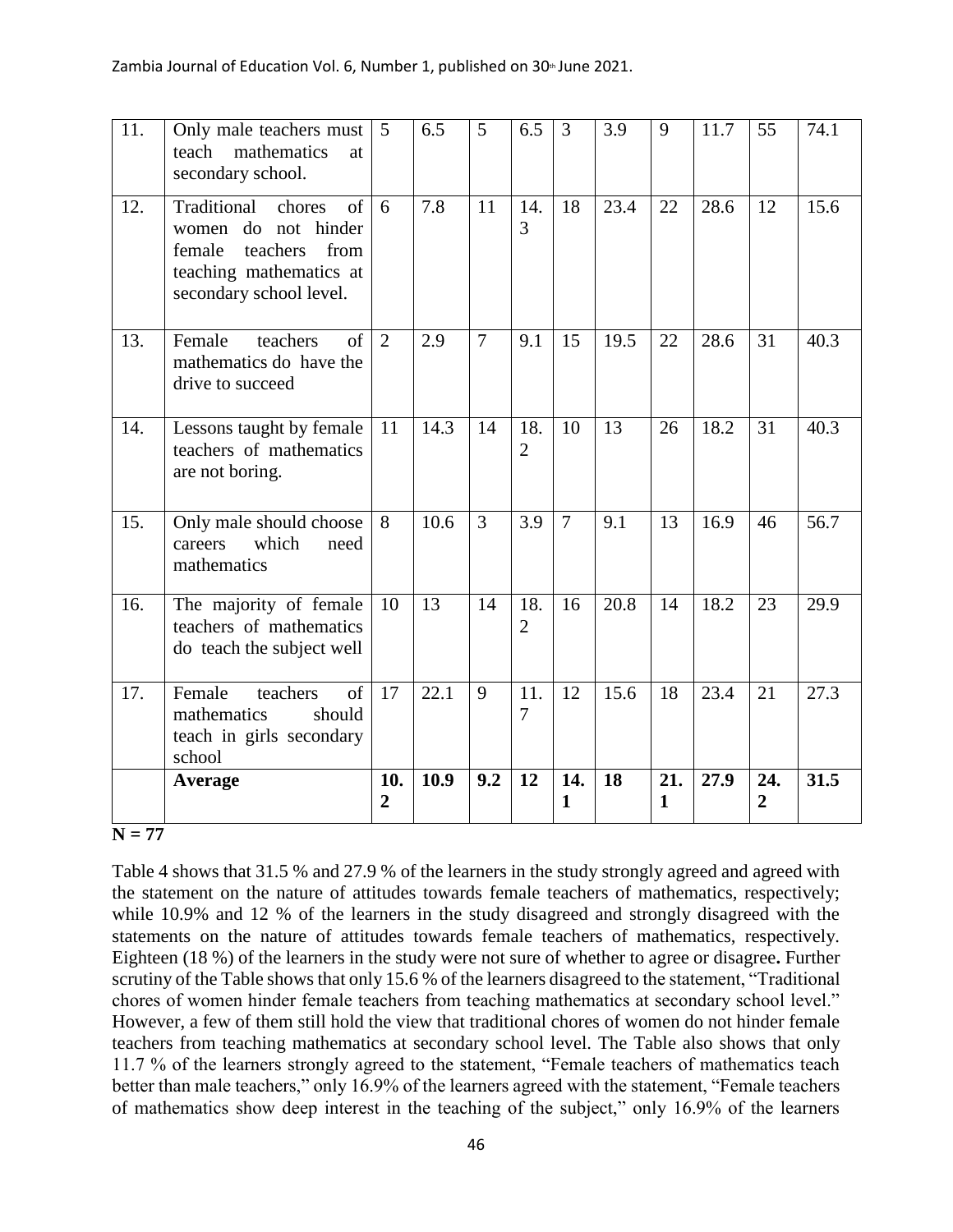agreed with the statement, "Female teachers of mathematics motivate their learners effectively", and that only 16.9 % of the learners agreed with the statement, 'Female teachers of mathematics enhance the development of learner interest in the subject.'

Therefore, the results above show that most all the learners did not support the negative statements towards female teachers of mathematics. In other words, they disagreed with the statements. This means that they held the views that: males teachers must not be the only ones to teach mathematics at secondary school, female teachers of mathematics have the drive to succeed, lessons taught by female teachers of mathematics are not boring, males should not be the only ones to choose careers which need mathematics, and that female teachers of mathematics should not teach in girls secondary schools only.

In the same vein, the results show that most of the learners supported the positive statements towards female teachers of mathematics. In other words, they agreed with the statements. This means that they held the views that: female teachers of mathematics are as competent as their male counterparts, female teachers of mathematics are more patient with the learners as they teach the subject, female teachers of mathematics can perform just as well as male teachers, female teachers of mathematics can achieve their goals just as male teachers of mathematics, and female teachers have the intellectual capability to effectively teach secondary school mathematics. However, a few of them still hold the views that female teachers of mathematics cannot teach better than male teachers, female teachers of mathematics do not show deep interest in the teaching of the subject, female teachers of mathematics do not motivate their learners effectively, and that female teachers of mathematics cannot enhance the development of learner interest in the subject.

This implies that, while most of the learners have positive attitudes towards female teachers of mathematics, a few (7.8% ) portrayed the views that female teachers of mathematics cannot teach better than male teachers, 3.9% portrayed that female teachers of mathematics do not show deep interest in the teaching of the subject, 2.9% portrayed that female teachers of mathematics do not motivate their learners effectively, and that female teachers of mathematics cannot enhance the development of learner interest in the subject. Additionally, 7.8% portrayed the view that traditional chores of women do not hinder female teachers from teaching mathematics at secondary school level.

An independent samples t- test was conducted to determine if differences existed in the nature of attitudes towards female teachers of mathematics between groups of learners in the area of gender. Table 5 below shows the results.

|                       |         |   | reachers of mathematics |                |    |                                |       |               |
|-----------------------|---------|---|-------------------------|----------------|----|--------------------------------|-------|---------------|
| Group                 |         | N | Mean score SD t         |                | df | Mean difference sig Constraint |       |               |
|                       | Girl 38 |   | 24.16                   | 6.198 0.933 75 |    | 1.195                          | 0.643 |               |
| Gender Boy $39$ 22.91 |         |   |                         | 6.118          |    |                                |       | <b>Nature</b> |

Table 5: Nature of attitudes between groups of learners' gender towards female teachers of mathematics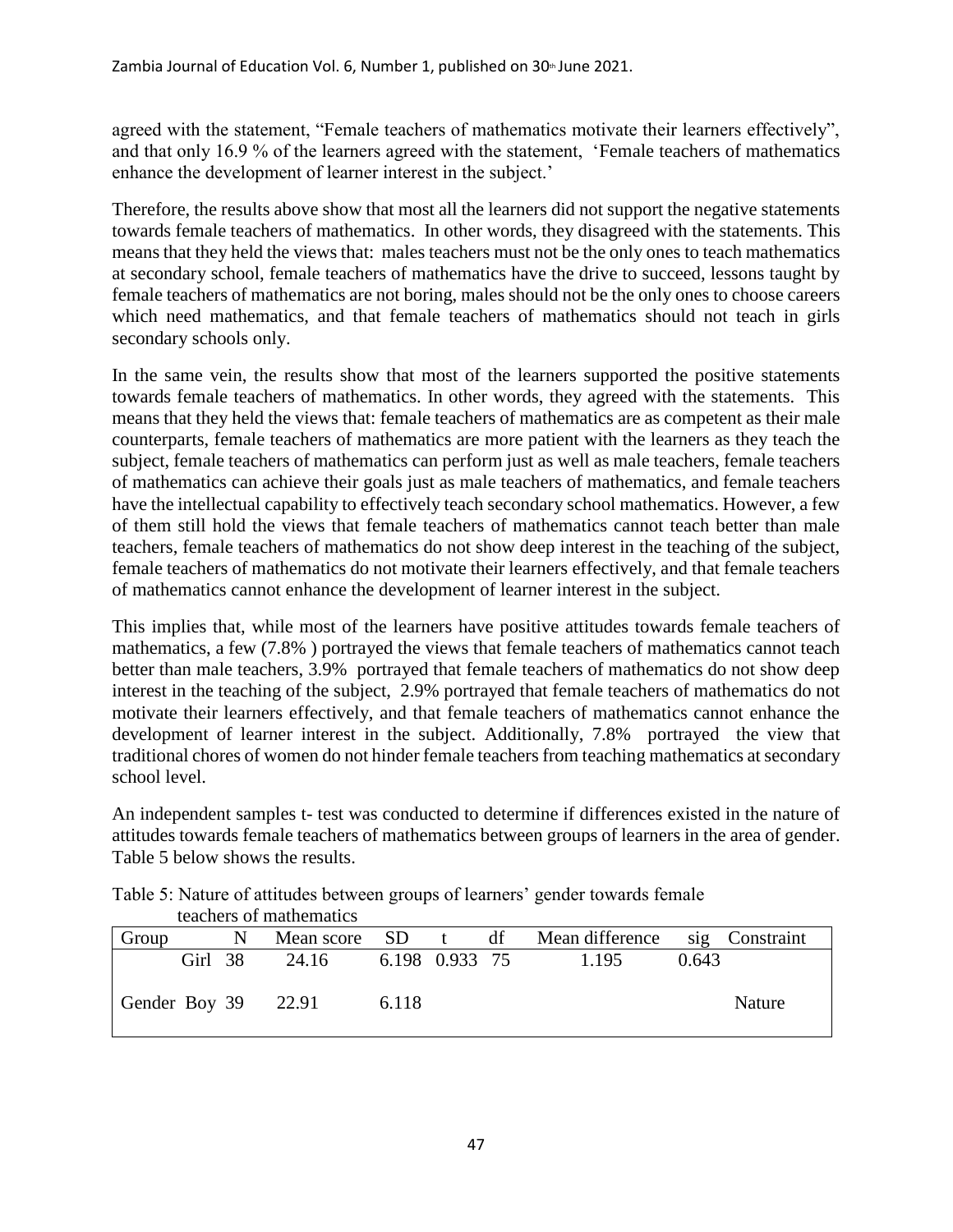Table 5 above shows that there was no significant difference in the mean score of nature of attitudes between girls ( $M = 24.16$ ,  $SD = 6.198$ ) and boys ( $M = 22.91$ ,  $SD = 6.118$ ) towards female teachers of mathematics,  $t(75) = 1.195$ ,  $p = 0.643$ . This implies that most girls and boys do not exhibit nature of attitudes towards female teachers of mathematics, except only a few who portrayed the view that traditional chores of women do not hinder female teachers from teaching mathematics at secondary school level.

A One way Analysis of Variance (ANOVA) was also carried out to determine if any differences existed in the nature on the statements towards female teachers of mathematics among groups in the areas of grade, age, area of residence and parents/ guardian's status.

| Group         | T archis/ Quarulan S Status towards female teachers of mathematics | N              | Mean  | <b>SD</b> | df             | F     | Sig   | Constraint |
|---------------|--------------------------------------------------------------------|----------------|-------|-----------|----------------|-------|-------|------------|
|               |                                                                    |                |       |           |                |       |       |            |
| Grade         | $8 - 9$                                                            | 25             | 24.84 | 5.263     | $\overline{2}$ | 1.884 | 0.309 |            |
|               | 10                                                                 | $\overline{4}$ | 26.88 | 5.223     | 74             |       |       |            |
|               | 11                                                                 | 9              | 28.95 | 8.707     |                |       |       |            |
|               | 12                                                                 | 39             | 25.07 | 6.992     |                |       |       |            |
|               | Total                                                              | 77             | 25.47 | 6.844     |                |       |       | Nature     |
|               |                                                                    |                |       |           |                |       |       |            |
|               | Less tha 15                                                        | 13             | 24.48 | 5.158     | $\overline{2}$ | 1.560 | 0.169 |            |
| Age           | Between $15 - 20$                                                  | 61             | 26.58 | 6.983     | 74             |       |       |            |
|               | Greater than 20                                                    | 3              | 26.67 | 2.372     |                |       |       |            |
|               | Total                                                              | 77             | 25.46 | 6.844     |                |       |       | Nature     |
|               |                                                                    |                |       |           |                |       |       |            |
|               | Compound                                                           | 37             | 24.97 | 5.212     | $\overline{2}$ | 0.770 | 0.516 |            |
| Area of       | Township                                                           | 30             | 26.67 | 6.581     | 74             |       |       |            |
| Residence     | Suburb                                                             | 10             | 26.70 | 8.574     |                |       |       |            |
|               | Total                                                              | 77             | 25.47 | 6.844     |                |       |       | Nature     |
|               |                                                                    |                |       |           |                |       |       |            |
|               | Employed                                                           | 56             | 26.33 | 6.212     | $\overline{2}$ | 0.581 | 0.698 |            |
| Parents /     | Unemployed                                                         | 13             | 25.46 | 5.574     | 74             |       |       |            |
| Guardian      | Retired                                                            | 8              | 26.51 | 5.912     |                |       |       |            |
| <b>Status</b> | Total                                                              | 77             | 25.47 | 6.844     |                |       |       | Nature     |

Table 6: Nature of attitudes among groups of learners' grade, age, area of residence and Parents/ Guardian's Status towards female teachers of mathematics

Table 6 above shows that current grade of the learners had no significant difference on the nature of attitudes towards female teachers of mathematics,  $F(2, 74) = 1.884$ ,  $p = 0.309$ . The Table also shows that different age groups showed no significant difference on the nature of attitudes towards female teachers of mathematics,  $F(2,74) = 1.560$ ,  $p = 0.169$ .

In terms of area of residence, the Table shows that the three learner groups did not differ significantly on the nature of attitudes towards female teachers of mathematics,  $F(2,74) = 0.770$ ,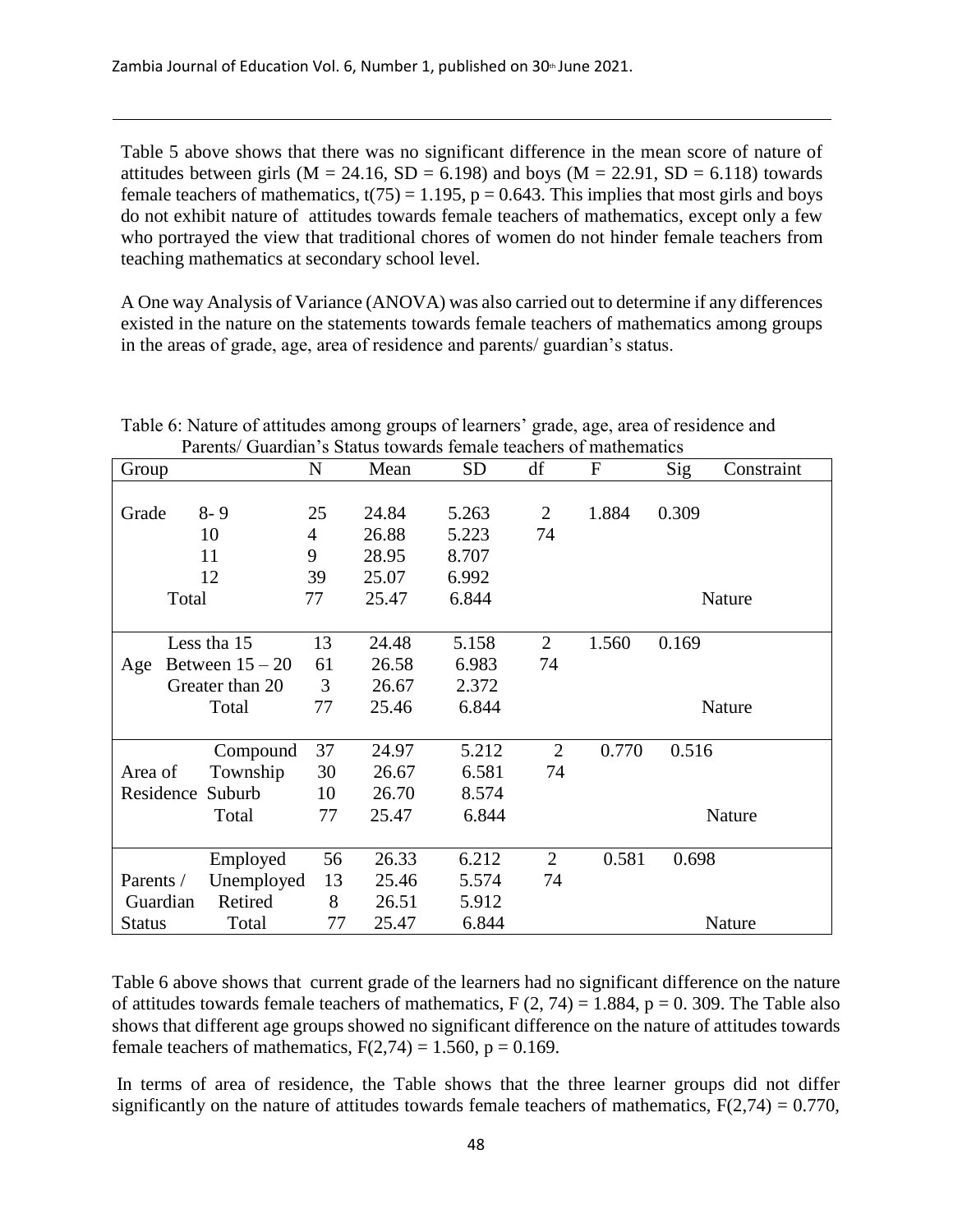$p = 0.516$ . The table also shows that learners with parents or guardians who are employed, unemployed and retired showed no significant difference on the nature of attitudes towards female teachers of mathematics,  $F(2,74) = 0.581$ , p= 0.698.

This implies that almost all the learners of all grades regardless of their age, area of residence, and parents or guardians status do not exhibit any form of nature of attitudes towards female teachers of mathematics, except only a few who portrayed the view that the traditional chores of women do not hinder female teachers from teaching mathematics at secondary school level.

The foregoing findings show that almost all the learners regardless of gender, age, learners' grade, area of residence, and parents' or guardians' status do not exhibit any nature of attitudes towards female teachers of mathematics, except only a few who portrayed the view that the traditional chores of women do not hinder female teachers from teaching mathematics at secondary school level.

# *Findings from qualitative analysis*

## *a) School administrators*

A total of 8 school administrators were involved in the study. Being the administrators of the secondary schools where female teachers teach mathematics, the head teachers and deputy head teachers were asked how they found the performance of female teachers of mathematics in their schools. In response to the question, 6 administrators expressed the view that the female teachers' performance was good. One of these head teachers (A2) said: *'Female teachers of mathematics perform very well; in fact a good number of female teachers who have taken up this responsibility of teaching mathematics are very committed, active and confident'.* Another one (A3) added that the performance of female teachers of mathematics was very good, especially at junior secondary school level. She explained that this was because female teachers were motherly and better suited to deal with younger learners. With regards to the question on expectations, one administrator (A5) said, '*I expect female teachers of mathematics to perform just like male teachers'*. He further indicated that since female teachers of mathematics were as good as their male counterparts, head teachers expected them to find the subject to be as easy as the male teachers found it.

However, two administrators (A7 and A8) said they did not expect much from the female teachers of mathematics because they were not committed and lacked confidence. In addition, one of the two (A8) said : *'Female teachers of mathematics often find themselves in problems in terms of performance and achievement due to lack confidence and commitment'.* Apart from the two types of responses above, there were 2 head teachers (A5 and A6) whose views were mixed; they believed that female teachers' performance was not consistently good. One of the two (A6) explained further as follows : *'Female teachers easily lose interest when they encounter difficulties in the teaching of certain difficult topics in the syllabus and this often leads to poor performance by pupils'*.

The results or data above showed that most of the administrators did not exhibit any nature of attitudes towards female teachers of mathematics except for a few who still held negative views like the one that female teachers of mathematics were not committed and lacked confidence as they easily lost interest when they encountered difficulties in the teaching of certain difficult topics in the syllabus, thereby leading to poor performance by pupils.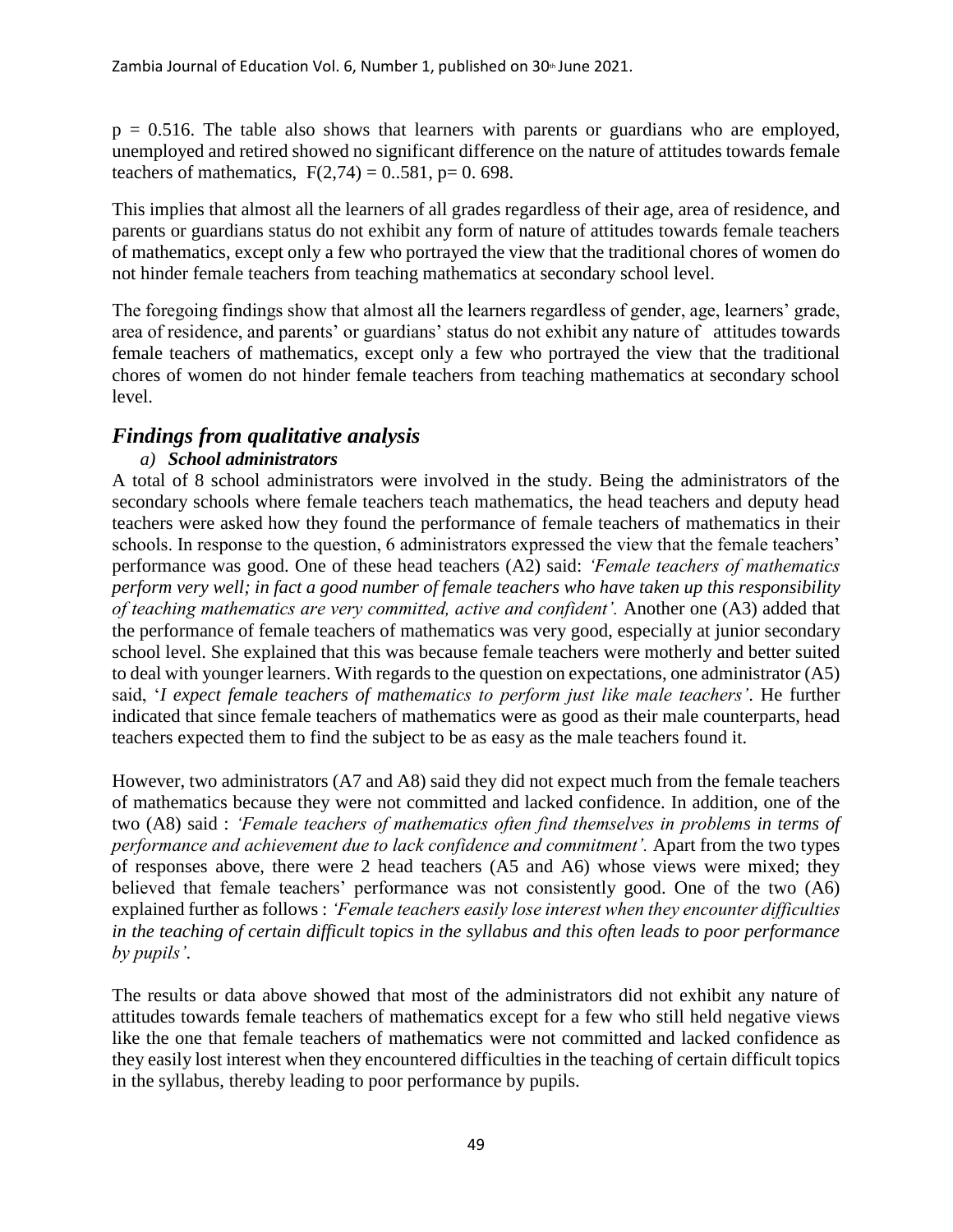Zambia Journal of Education Vol. 6, Number 1, published on  $30<sup>th</sup>$  June 2021.

#### *b) Secondary school teachers*

During the interviews 3 teachers clearly showed that they had a negative attitude towards female teachers of mathematics. When asked why, they maintained that females were naturally unable to handle difficult subjects, including mathematics, because they were born like that. One of the teachers (T7) said: '*Females are not born with innate ability to handle difficult subjects like mathematics.'* Another one (T8) added: *'Some of us strongly believe in the traditional view that females lack mathematical ability and this can still be seen in the poor performance of girls compared to boys in mathematics and the sciences'.* Another teacher, a female (T6) said: *'It is a fact that most females prefer to specialise in languages and arts subjects to mathematics; therefore, when there is a female teacher of mathematics in school, we are naturally not sure how well she is able to present the content'*. Similarly, the 5 teachers who had mixed feelings about female teachers of mathematics were asked why they had such views towards them. In response, they reiterated their belief that despite being equally capable of teaching mathematics at secondary school level, female teachers had inborn characteristics that could not allow them to teach the subject very well. One of these teachers (T2) said: *'Females are occupied by so many family commitments such that they do not have enough time to research and do more complicated calculations, but nowadays the situation is slowly changing as females are showing potential of doing the same level of work as males'.* 

Like the other two categories of teacher respondents above, the 16 who had positive attitudes towards female teachers of mathematics were asked why they had such views towards female teachers of the subject. In response, they also repeated most of the points they gave to the earlier question they were asked under part 4.1.3 above. The responses indicated that secondary school teachers did not show any nature of attitude at all except for a few who still had negative views towards female teachers of mathematics.

#### *c) Learners*

As earlier indicated, apart from responding to a questionnaire, learners were also interviewed using semi-structured interview schedules. During the interviews, learners were asked what they thought about female teachers of mathematics. In response, at all the schools, all learners generally indicated that female teachers of mathematics were capable of teaching the subject well and in the same way as the male teachers of the subject. At the girls' secondary school, all the 5 learners said that they did not see any difference in terms of teaching between male and female teachers of mathematics. One leaner (L4) said: *'Female teachers of mathematics teach even better, and are more committed than some male teachers'*. In addition, the girls indicated that the presence of female teachers of mathematics encouraged them to participate and work hard in mathematics. They added that being taught by female teachers of mathematics made them believe that they too could specialise in mathematics related careers like teaching mathematics.

Asked whether they were comfortable to be taught by female teachers of mathematics, 17 of the 20 respondents at selected secondary schools indicated that they were very comfortable, while 3 indicated the opposite. When asked to explain why, most of the 17 learners indicated that the female teachers were as good as the male teachers. One of these learners (L6) said: *'The female teachers also know the subject content knowledge; they help us to understand the methods of solving the questions, and make sure that we take the work seriously in class'*. On the other hand,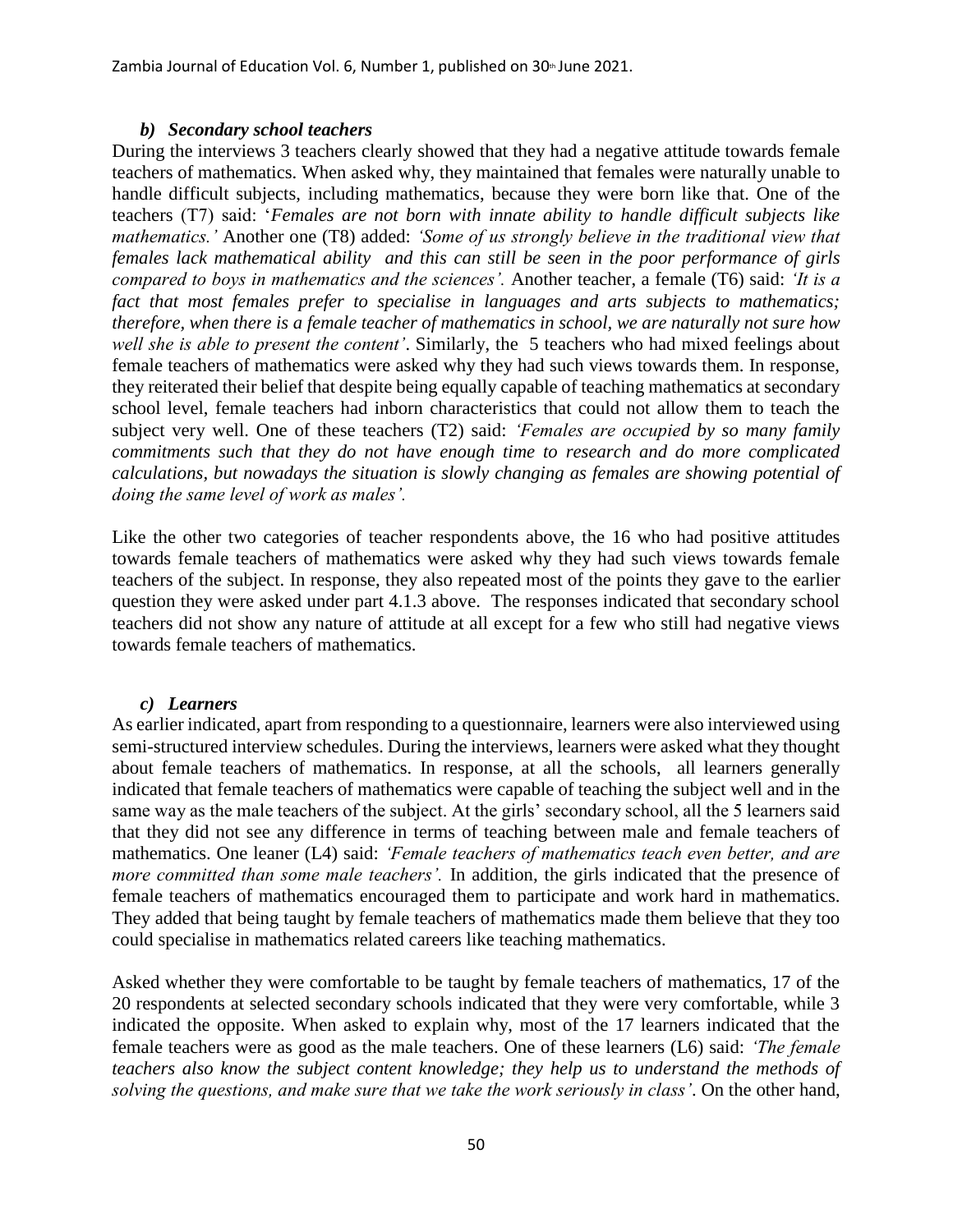the three (3) learners who were not comfortable to be taught by female teachers of mathematics pointed out that the female teachers were not always present to teach their classes. One of these learners (L18) said: *'Female teachers, especially the married ones, are fond of going on maternity leave, making pupils in their classes remain behind and fail to finish the syllabus.'* 

When asked the question, 'Do you think female teachers can produce good examination results at grades 9 and 12 levels', the respondents (both boys and girls) at all the selected schools were of the view that both female and male teachers of mathematics were able to produce good examination results. One girl (L2) further explained as follows: *'The performance of the teacher does not depend on his or her gender.'* Another leaner, a boy (L12) said: *'I am sure there are many female teachers of mathematics who produce good examination results in their schools'.* Yet another learner (L14) added: *'If we compare the results in different schools we may find that more pupils in a female teacher's class have passed than in a male teacher's class.'*

## *d) Parents*

Asked on what they thought about female teachers of mathematics teaching the subject at secondary school level, the majority of the parents (7 out of 8) thought that the female teachers had the knowledge and competence to teach the subject at secondary school level. One male parent (P1) said: *'Female teachers can teach mathematics at secondary school level; in fact personally I have a lot of confidence in the female teachers of mathematics'.* In addition, another parent (P4) indicated that most parents used to have the traditional belief that men and women had different abilities, but this was no longer the case. She said: '*In the past, many people had the traditional belief that women or females could not take up male dominated jobs like teaching mathematics, but nowadays peoples' beliefs and expectations have become neutral and females are expected to do even traditionally male dominated jobs such as the teaching of mathematics at secondary school level'*.

However, one parent (P7) indicated that he was of the opposite view. He said: '*I still hold the traditional belief about the abilities of males and females; in my view, female teachers cannot handle hard subjects like mathematics and science due to lack of consistence and commitment*.'

## **Discussion**

From the data presented above, the nature of attitudes that exist among the different stakeholders in the study could be inferred as positive. The positive nature includes such views as 'males teachers must not be the only ones to teach mathematics at secondary school, traditional chores of women do not hinder female teachers from teaching mathematics at secondary school level, female teachers of mathematics have the drive to succeed, lessons taught by female teachers of mathematics are not boring, males should not be the only ones to choose careers which need mathematics and that female teachers of mathematics should not teach in girls secondary school only. In addition, both male and female teachers regardless of whether they teach grades 8 and 9 or grades 10 to 12 did not have any negative attitudes towards female teachers of mathematics. Only positive ones such as traditional chores of women do not hinder female teachers from teaching mathematics at secondary level

Therefore, the results show that most of the teachers and learners supported the positive statements towards female teachers of mathematics. In other words, they agreed with the statements. This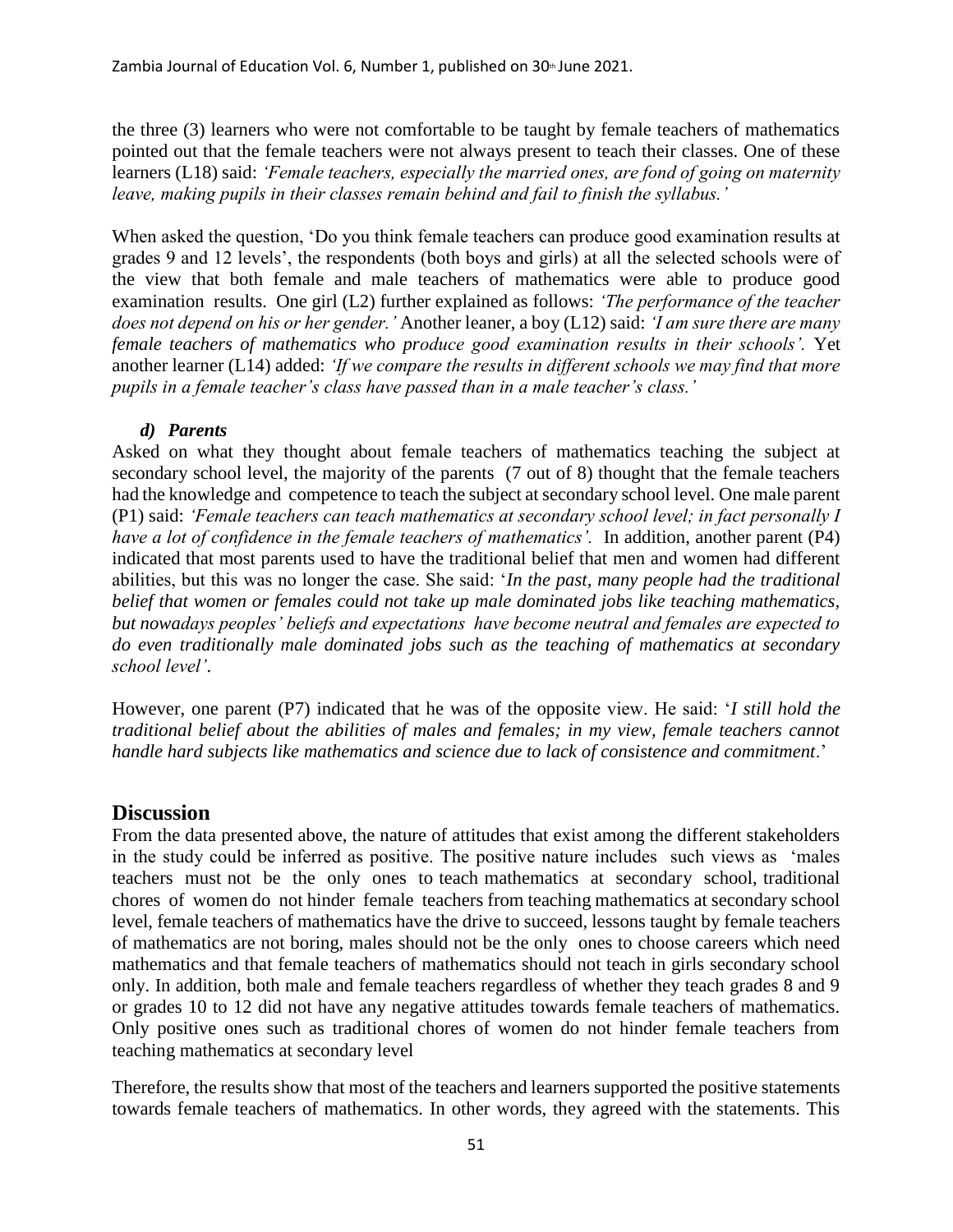means that they held the views that: female teachers of mathematics are as competent as their male counterparts, female teachers of mathematics can perform just as well as male teachers, female teachers of mathematics can achieve their goals just as male teachers of mathematics, female teachers have the intellectual capability to effectively teach secondary school mathematics, female teachers of mathematics show deep interest in the teaching of the subject, female teachers of mathematics have adequate content knowledge to teach secondary school classes and that female teachers of mathematics motivate their learners effectively. However a few of them still hold the views that female teachers of mathematics cannot teach better than male teachers, female teachers of mathematics do not show deep interest in the teaching of the subject, female teachers of mathematics do not motivate their learners effectively and that female teachers of mathematics cannot enhance the development of learner interest in the subject.

The results or findings of the study further show that most of the administrators, secondary school teachers, learners did not exhibit any negative nature of attitudes towards female teachers of mathematics except for a few who still held negative traditional views such as female teachers of mathematics not being committed, lacking confidence, and easily losing interest when they encounter difficulties in teaching certain difficult topics in the syllabus, which often leads to poor performance by pupils.

The foregoing results on the nature of attitudes confirm that the attitudes towards female teachers of mathematics in secondary schools among administrators, secondary school teachers, learners and parents of the learners are generally positive. The nature of attitudes is mainly positive as there was little occurrence of negative attitudes. These negative attitudes are related to qualifications of teachers where diploma holders are the highest in having negative attitudes followed by 1<sup>st</sup> degree holders and the last are the 2<sup>nd</sup> degree holders. Similarly, the negative attitudes seem to be related to learners' age where the different age groups can be ranked as follows: learners less than 15 years old are first, learners greater than 20 years old second and learners between 15 and 20 years old last.

With regard to the relationship between these findings and those of previous research studies, there was a difference, meaning that the findings were not in line with the literature. For Becker *et al* (2010) mathematics is dominated by male in terms of teaching thereby making it less competitive and more sensitive to girls. Similarly, Walls, (2010) indicated that female teachers of mathematics have no confidence and ability to teach the subject for they lose interest very fast in mathematics. This means that they lack self confidence in the subject which is one of the strongest predicator of their success in mathematics (Walls, 2010). Catsambis, (2005) also wrote that females are less confident of their mathematics ability than males; thus they become uninterested, unmotivated, and are more likely to abandon academic tasks (including advanced mathematical tasks) than males (Sanders and Nelson, 2004). Mathur (2010) argued that stereotypes that girls and women lack mathematical ability persist and are still widely held by the society. UKRC (2010) also noted that there continues to be some negative attitudes prevalent to women working in the areas of where mathematics is core.

However, there was also some agreement between the findings of this study and those of previous research studies. For example, Gilbert and Calvert (2003)'s recommendation that mathematics should not be given a masculine image, but should be regarded as a neutral, objective and genderless knowledge which can be acquired by both genders at equal levels, was in line with this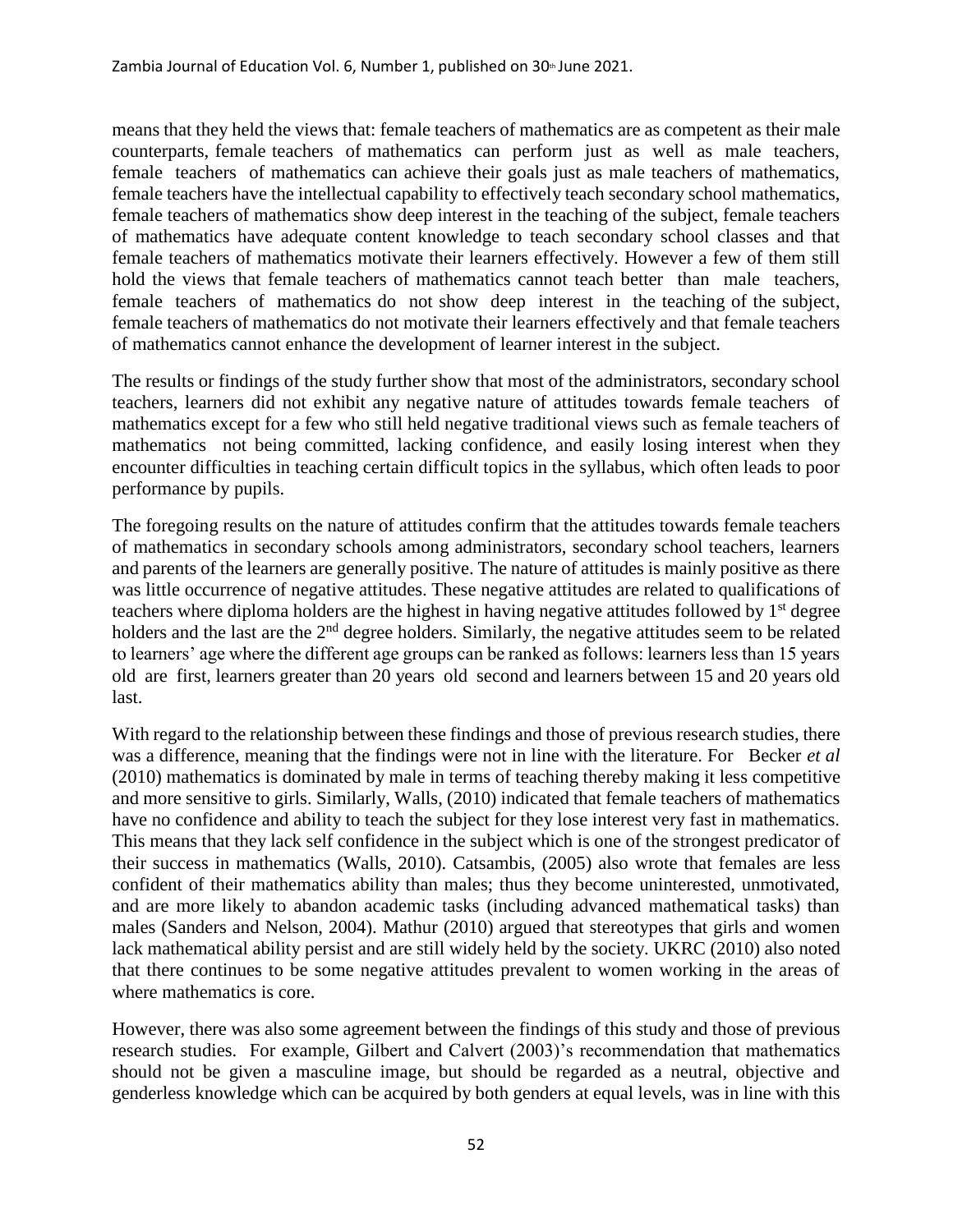study's finding that both male and female or men and women teachers can teach mathematics at secondary school level.

The theoretical implications of the findings on the nature of attitudes towards female teachers of mathematics showed that the framework resulted in mostly accepting incoming positive attitudes and rejecting the negative ones**.** Since the findings suggest that there is no pronounced nature of negative attitudes among most of the administrators, secondary school teachers, learners and parents, it means that the nature of attitudes that exist could be inferred as positive. In this case, the female teachers of mathematics internal processes of individual judgment positions depended directly on the preferred position on an issue.

## **Conclusion and Recommendations**

In line with the objectives of the study, the following conclusions were drawn: With regard to the nature of attitudes by administrators, secondary school teachers, learners and parents, it is clear that nature of attitudes exhibited was positive which encourage female teachers of mathematics to teach mathematics in secondary schools.

The following recommendations are made to guide policy makers, school administrators, teachers, parents and researchers:

- 1. First, female teachers need to be encouraged to teach mathematics in secondary schools by counseling and support supervision, particularly in order allay their fears.
- 2. Second, inform female that there is no nature of attitudes exhibited towards them. As such more female teachers of mathematics should be recruited in secondary schools. This will encourage more females to opt to take mathematics at higher level in order to reduce anxiety. And allow more time to female teachers of mathematics to prove their competency.
- 3. Third, school administrators should be sensitised on the need to provide support and encouragement to female teachers of mathematics so as to foster their interest and good performance in the subject.
- 4. Fourth and last, the PTA through individual parents should be enlightened on the need to provide a positive and enabling environment at homes for female learners to do and study mathematics and mathematics related subjects.

## **References**

- Backer, J.R., Forgasz, H.J., Lee, K.H. and Stanthorsdottis, O.B.(Editors). (2010). *International Perspective on Gender Education.* Charlotte NC: Information Age Publishers.
- Burton, L. (1990). *Gender and Mathematics: An International Perspective*. Cassell Education Ltd.
- Catsambis, S. (1995). 'Gender, race, ethnicity, and science education in middle grades'. *Journal of research of science teaching,* 32 (3): 243- 257.
- Gilbert, J. and Calvert, S. (2003). 'Challenging accepted wisdom: looking at the gender and